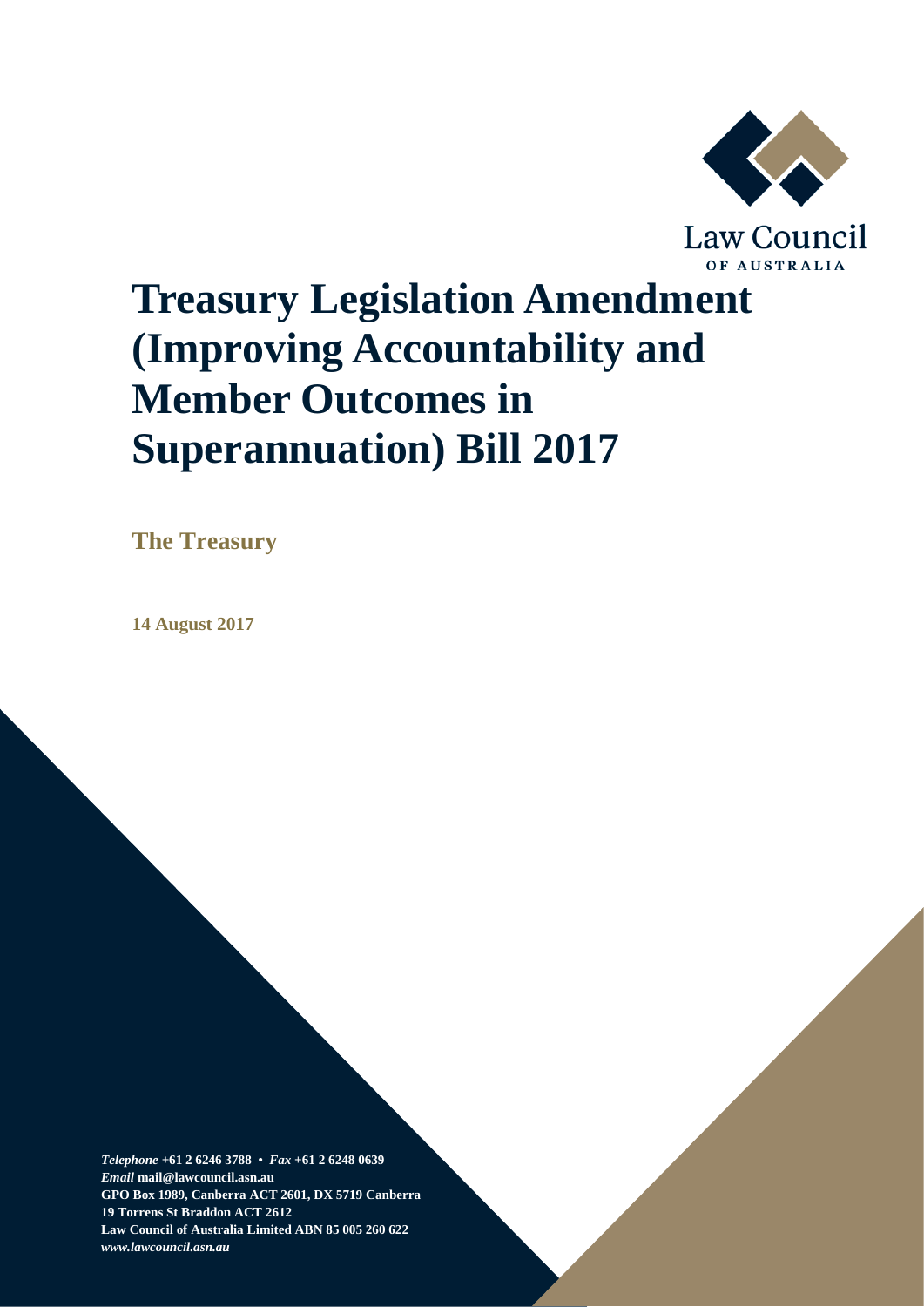# Table of Contents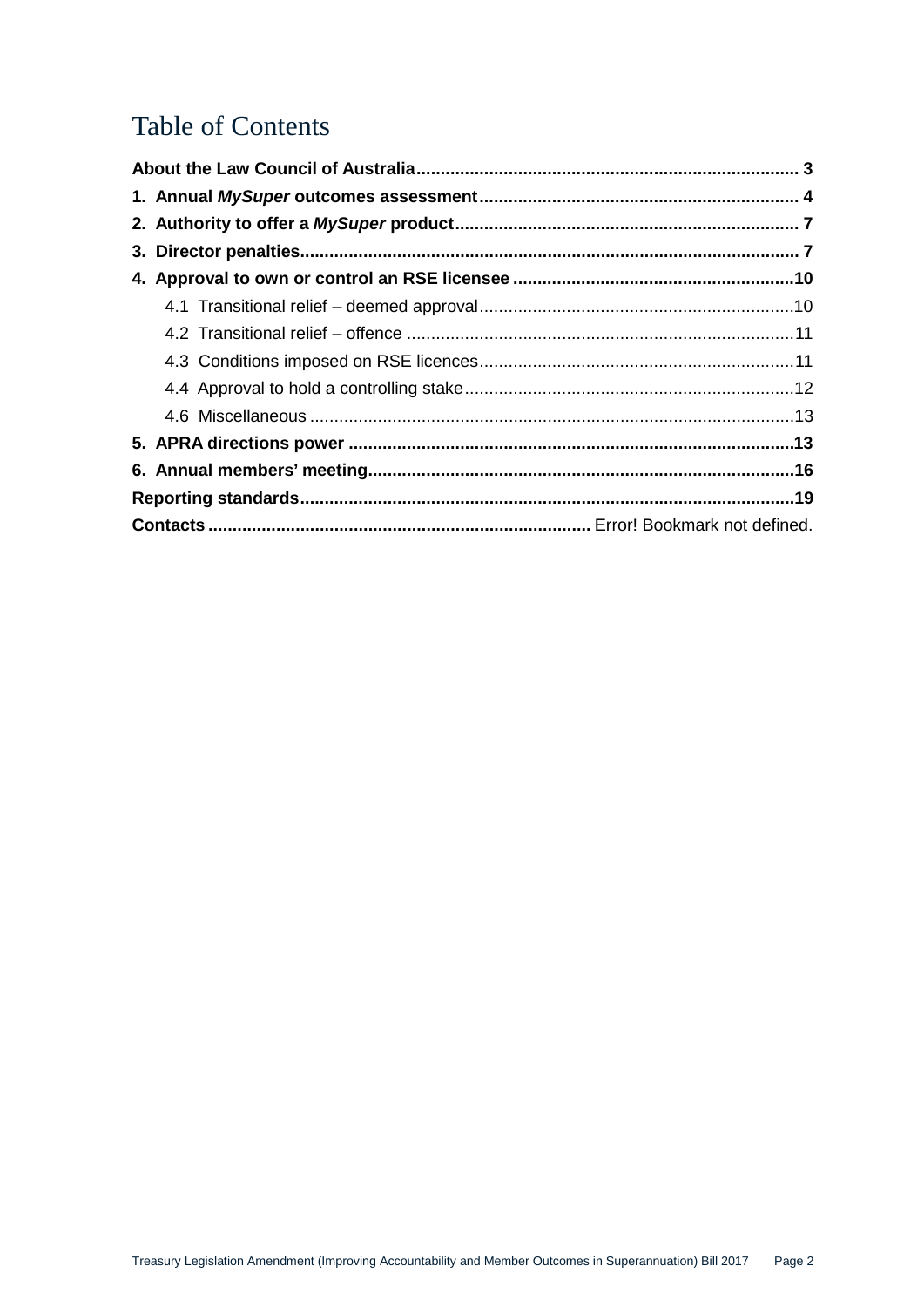# <span id="page-2-0"></span>About the Law Council of Australia

The Law Council of Australia exists to represent the legal profession at the national level, to speak on behalf of its Constituent Bodies on national issues, and to promote the administration of justice, access to justice and general improvement of the law.

The Law Council advises governments, courts and federal agencies on ways in which the law and the justice system can be improved for the benefit of the community. The Law Council also represents the Australian legal profession overseas, and maintains close relationships with legal professional bodies throughout the world.

The Law Council was established in 1933, and represents 16 Australian State and Territory law societies and bar associations and the Law Firms Australia, which are known collectively as the Council's Constituent Bodies. The Law Council's Constituent Bodies are:

- Australian Capital Territory Bar Association
- Australian Capital Territory Law Society
- Bar Association of Queensland Inc
- Law Institute of Victoria
- Law Society of New South Wales
- Law Society of South Australia
- Law Society of Tasmania
- Law Society Northern Territory
- Law Society of Western Australia
- New South Wales Bar Association
- Northern Territory Bar Association
- Queensland Law Society
- South Australian Bar Association
- Tasmanian Bar
- Law Firms Australia
- The Victorian Bar Inc
- Western Australian Bar Association

Through this representation, the Law Council effectively acts on behalf of more than 60,000 lawyers across Australia.

The Law Council is governed by a board of 23 Directors – one from each of the constituent bodies and six elected Executive members. The Directors meet quarterly to set objectives, policy and priorities for the Law Council. Between the meetings of Directors, policies and governance responsibility for the Law Council is exercised by the elected Executive members, led by the President who normally serves a 12 month term. The Council's six Executive members are nominated and elected by the board of Directors.

Members of the 2017 Executive as at 1 January 2017 are:

- Ms Fiona McLeod SC, President
- Mr Morry Bailes, President-Elect
- Mr Arthur Moses SC, Treasurer
- Ms Pauline Wright, Executive Member
- Mr Konrad de Kerloy, Executive Member
- Mr Geoff Bowyer, Executive Member

The Secretariat serves the Law Council nationally and is based in Canberra.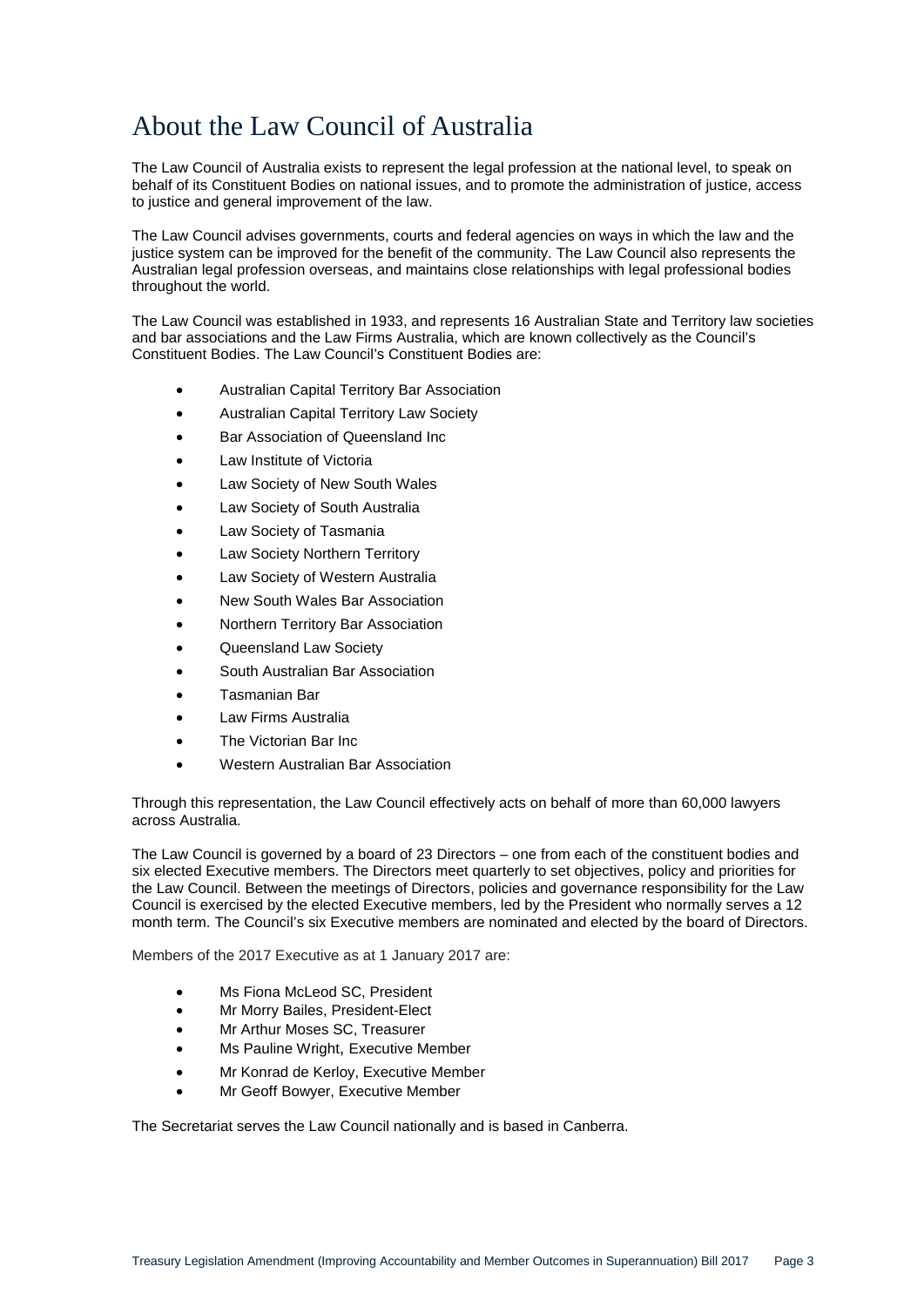# Introduction

- 1. This submission has been prepared by the Superannuation Committee (**the Committee**), which is a committee of the Legal Practice Section of the Law Council of Australia.
- 2. The Committee's objectives are to ensure that the law relating to superannuation in Australia is sound, equitable and demonstrably clear. The Committee makes submissions and provides comments on the legal aspects of virtually all proposed legislation, circulars, policy papers and other regulatory instruments which affect superannuation funds.
- 3. The Committee makes this submission to Treasury in response to the release of the exposure draft of the [Treasury Legislation Amendment \(Improving Accountability and](https://treasury.gov.au/ConsultationsandReviews/Consultations/2017/Improving-Accountability-and-Member-Outcomes-in-Superannuation)  [Member Outcomes in Superannuation\) Bill 2017](https://treasury.gov.au/ConsultationsandReviews/Consultations/2017/Improving-Accountability-and-Member-Outcomes-in-Superannuation) (**the Exposure Draft Bill**).
- 4. The submission follows the numbering of the Schedules to the Exposure Draft Bill.

### <span id="page-3-0"></span>1. Annual *MySuper* outcomes assessment

- Apart from symbolic value, the proposed reforms are likely to lead to little substantive change in current practices as they largely involve attesting on an annual basis to having complied with existing regulatory obligations.
- The obligation in proposed s 29VN(3) to compare the fund's *MySuper* product with other *MySuper* products may be inherently problematic because funds operate in different sectors and for different types of members. At worst, this could incentivise trustees to breach their current duty to formulate investment strategies which are suitable for their membership and their fund's circumstances.
- If these reforms are to be pursued, the legislation should clarify whether the annual determination is intended to focus on retrospective performance or future prospects and, in any event, over what time period.
- As currently framed, a trustee who cannot make a confirmatory determination (ie that they are promoting financial interests) must effectively admit to a breach of the legislation and thereby expose themselves to statutory claims for compensation. This could discourage honest, frank and candid determinations being made. Consideration should be given to designing a determination process which does not involve admitting to a breach of legislation if a confirmatory determination cannot be reached.
- 5. The proposed amendments to s 29VN of the *Superannuation Industry (Supervision) Act 1993* (Cth) (**SIS Act**) replace the current 'no financial interest disadvantage' test with a 'promoting financial interest' requirement. While we express no objection to the intentions behind this reform, we query what value this reform would add. At best, there is perhaps some symbolic value in thrusting a particular issue into the spotlight. At worst, the proposal conflicts with existing regulatory obligations.
- 6. Superannuation trustees are already required to formulate appropriate investment objectives, risk objectives and investment strategies that take into account all of the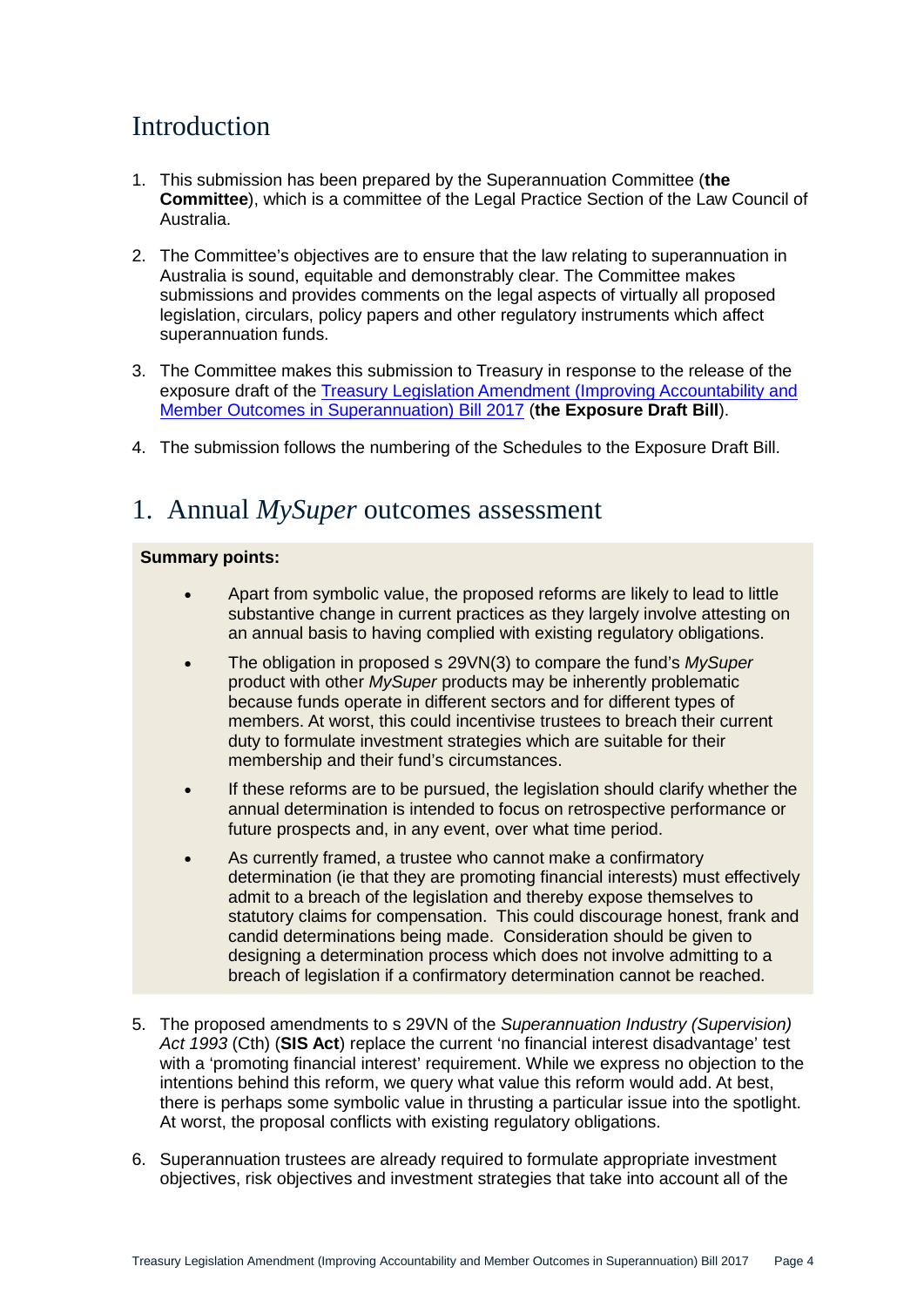circumstances of their fund and their membership. These obligations arise under s 52(6) of the SIS Act and under *Prudential Standard SPS 530 - Investment Governance* (**SPS 530**). Paragraph 27 of SPS 530 already requires these matters to be reviewed on an annual basis. Similarly, the Insurance Prudential Standard already requires specific matters to be addressed by a trustee in formulating its insurance arrangements and these must also be reviewed periodically.

- 7. As a general proposition, it seems to the Committee that a trustee that is unable to make the proposed new annual determination would likely be in breach of their existing obligations under the SIS Act and the prudential standards. Conversely, a trustee which forms the view that they have complied with their existing obligations is highly likely to form the view that they can make the proposed new determination. Viewed that way, we query what substantive improvements will be achieved through these reforms.
- 8. In any event, if the proposed reform is enacted, we recommend that the legislation be specific with regard to the following matters:
	- whether the determination is intended to be:
		- a retrospective confirmation that the trustee has promoted members' financial interests in the past; or
		- a prospective confirmation that the trustee will promote members' financial interests in the future; and
	- if the determination is intended to be a retrospective confirmation, over what historical time period this should be assessed.
- 9. The current drafting is ambiguous because it focusses on whether financial interests are **being** promoted. Even if financial interests had not been promoted in the past, a trustee could make reactive changes to its business strategy and then form a view that, having made those changes, it can honestly say that it is promoting financial interests again. We query what the intention is in this regard.
- 10. If a retrospective focus is intended, we also believe that careful consideration should be given to specifying the period or periods over which the assessment should be conducted. If no period is specified, trustees would be able to engage in 'term shopping' and rely on whatever historical period provides the best basis for making the annual determination. That said, if a period is specified, it should be significantly longer than 12 months to avoid encouraging a short term approach to investing. On the other hand, if the period is too long, it is questionable how the new reform would apply to a new *MySuper* product that had not yet been in existence for the relevant period. For example, if the determination is required to be made on the basis of, say, 10 year investment performance (to be consistent with the statutory time horizon for all *MySuper* products), it would take several years until a trustee of a *MySuper* product that had only been in existence for only 2 years could form a view on whether they had promoted financial interests over a 10 year period.
- 11. We point out that there is a gap in the draft legislation insofar as it is unclear what the consequences will be in the event that a trustee cannot make an affirmative determination that financial interests are being promoted.
- 12. Since there is a statutory obligation under s 29VN of the SIS Act to promote the financial interests of *MySuper* members, making a determination that financial interests have not been promoted involves admitting to a contravention of s 29VN and,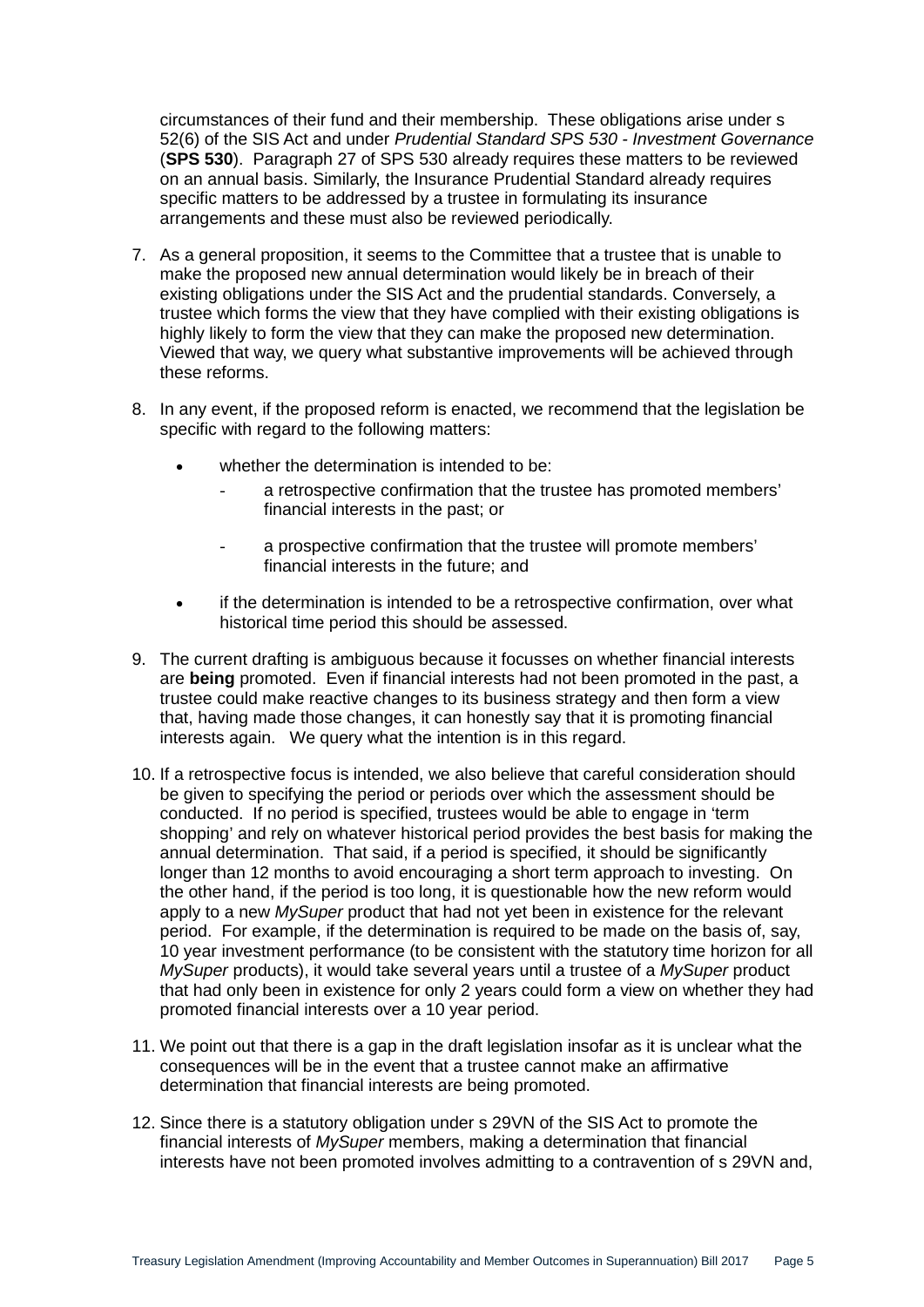under s 29VP(3), any member would have a statutory right to recover loss or damage from the trustee.

- 13. In light of the above, the Committee notes that the design of the proposed new determination is not likely to maximise the level of honest and candid self-reflection that we suspect Government is hoping for. There would be strong incentive to avoid making a determination in the negative to avoid admitting a breach and exposing the trustee to legal action. Consideration could be given to formulating the determination in another way, which does not involve admitting to a breach of the legislation, so that there is no immediate legal penalty or legal prejudice in expressing an honest and candid view on matters.
- 14. As noted above, the proposed reform creates a conflict and inconsistency with a trustee's existing duties to formulate investment objectives and strategies that are appropriate for their membership and the circumstances of their fund. The proposed s 29VN(3) would require trustees to compare the performance and return targets of their *MySuper* product with other *MySuper* products. There is no reason why one fund's returns should be compared against another fund's returns when they might legitimately have been designed with different return targets and different risk objectives. Items such as return targets and levels of investment risk need to be set to meet the needs of a particular fund's members. For example, a fund whose average *MySuper* member is a 45 year old full-time nurse may set return targets and set risk levels at a much less aggressive level when compared to a fund whose average *MySuper* member is an 18 year old part-time hospitality worker. Any comparison will highlight the differences between fund memberships and the *MySuper* funds, but will be unlikely to provide any valid guide as to how well the financial interests outcomes have been met.
- 15. By requiring trustees, in effect, to compete against *MySuper* products which they ought not be compared against, this reform potentially incentivises trustees to breach their duty to do what is best for their membership in order to give them the best prospect of being able to make the annual determination.
- 16. The Committee therefore queries whether an attempt at making a comparison with other *MySuper* products will deliver the outcome sought by the proposed new outcomes assessment. Potentially requiring comparisons to be made may encourage trustees to target a narrow band of outcomes that are tailored at being competitive with other *MySuper* products, rather than achieving the expected outcomes of fund members.
- 17. The outcomes assessment process at proposed s 29VN(2)(a) requires consideration as to whether the options, benefits and facilities offered are appropriate for fund beneficiaries. While the terms 'options and benefits' are well understood, 'facilities' is a term which is not so well understood. It would be helpful to have some guidance as to what is intended to be covered with this term.
- 18. It is also noted that, under ss 29VN(2)(a)-(d), trustees must assess whether various items are 'appropriate' or 'inappropriately erode' beneficiaries' financial interests. Section 29VN(2)(e) however uses the term 'problems of scale' in relation to the amended scale test. It is not clear what is meant by 'problems of scale'. The Committee suggests that it would be preferable to use terminology that is consistent with the preceding paragraphs, for example, 'inappropriate disadvantages'.
- 19. Finally, the Committee queries whether it is correct to refer to the amendments as requiring an annual *MySuper* 'outcomes' assessment. The factors specified in proposed ss 29VN(2)(a)-(d) address the appropriateness of the product's design. The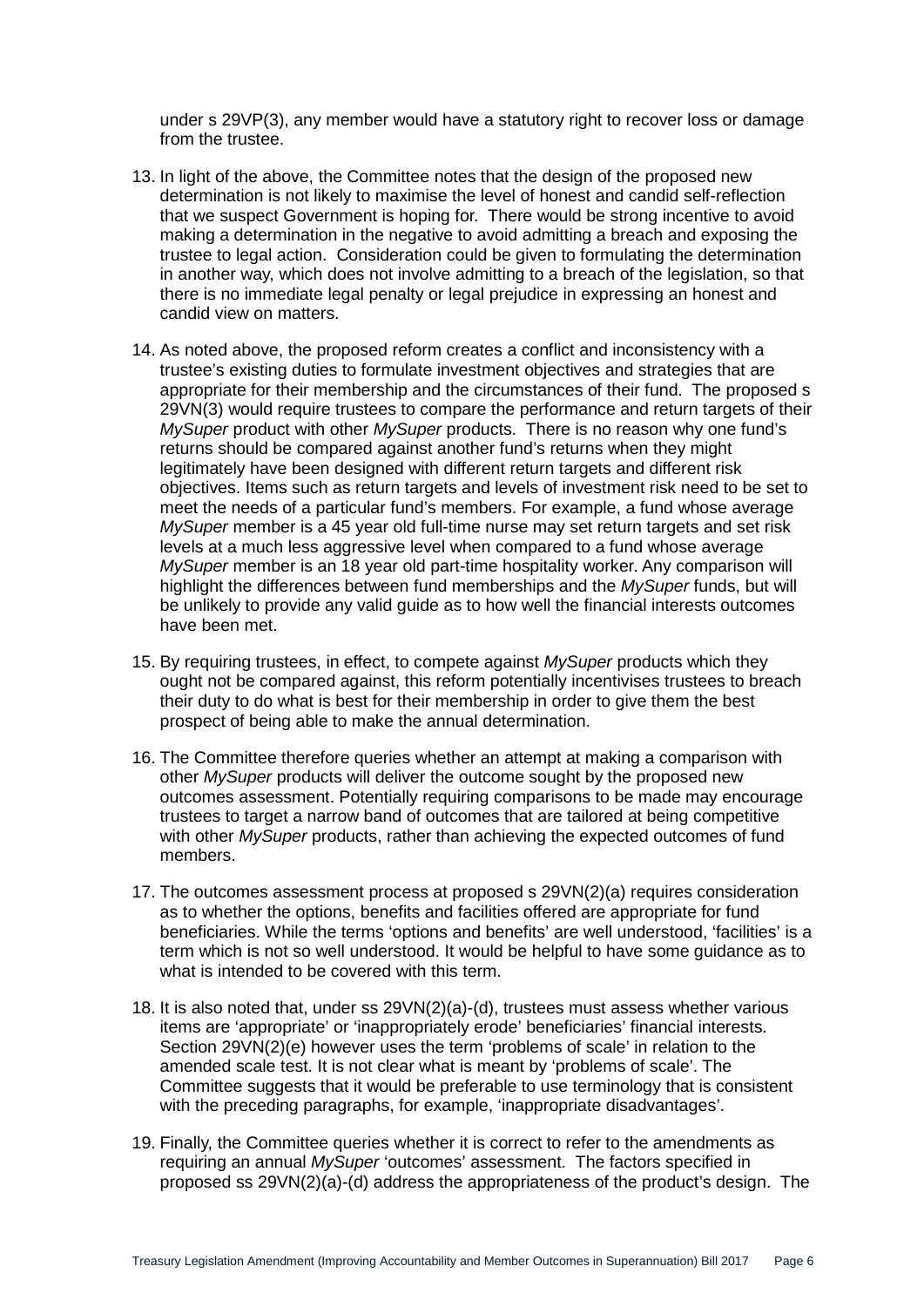majority of the factors in proposed s 29VN(3) do not concern outcomes at all. It is accepted that proposed s 29VN(3)(c) refers to the return for a MySuper product and that this factor focusses attention on an outcome. However, taking all of the factors as a whole the Committee questions the characterisation of the assessment as one concerned with outcomes.

# <span id="page-6-0"></span>2. Authority to offer a *MySuper* product

#### **Summary points:**

- Is there a need for the change to enhance the Australian Prudential Regulation Authority's (**APRA**) powers in these sections?
- The proposals perhaps inadvertently make it easier to obtain MySuper authorisation.
- 20. The Committee notes that the proposed amendments to ss 29T and 29U are relatively minor in terms of drafting changes to the existing text of those provisions, but these changes appear to alter the ease with which *MySuper* authorisations can be obtained – possibly in ways which were unintended.
- 21. In one sense, the current law is stricter in relation to obtaining MySuper authorisation. The current law requires APRA to form a positive belief that a Registrable Superannuation Entity licensee (**RSE licensee**) is likely to comply with their *MySuper* obligations. In order to be satisfied of this, APRA must necessarily make enquiries in order to form a view. Under the proposal, to grant a *MySuper* authorisation, APRA must merely not have any reason to believe that the RSE licensee may fail to comply with those obligations. In other words, under the proposal, it is the absence of a belief which is essential to obtaining authorisation. Technically, prior to even considering the contents of an application, it would be true to say that, at that moment in time, APRA would not have any reason to believe that the particular applicant would be likely to breach their obligations.
- 22. Viewed that way, it could be said that, under these proposals, it is technically easier to obtain *MySuper* authorisation.
- 23. Also, the Committee queries the rationale for the proposed amendments to s 29U(2). APRA already has a broad power to cancel a *MySuper* authorisation under s 29U(1). Section 29U(2) expressly states that nothing in it limits the power in s 29U(1). There is no need for the amendment.

### <span id="page-6-1"></span>3. Director penalties

- These changes expose superannuation trustee directors to more risk of personal liability than any other directors in Australia. In the Committee's view, this aspect of the reforms should not proceed.
- If the Government does want to impose pecuniary penalties for breach of the SIS Act director covenants, the Committee considers that it should align all aspects of the SIS Act liability regime with the managed investment scheme regime by removing the direct liability to members that superannuation directors currently have.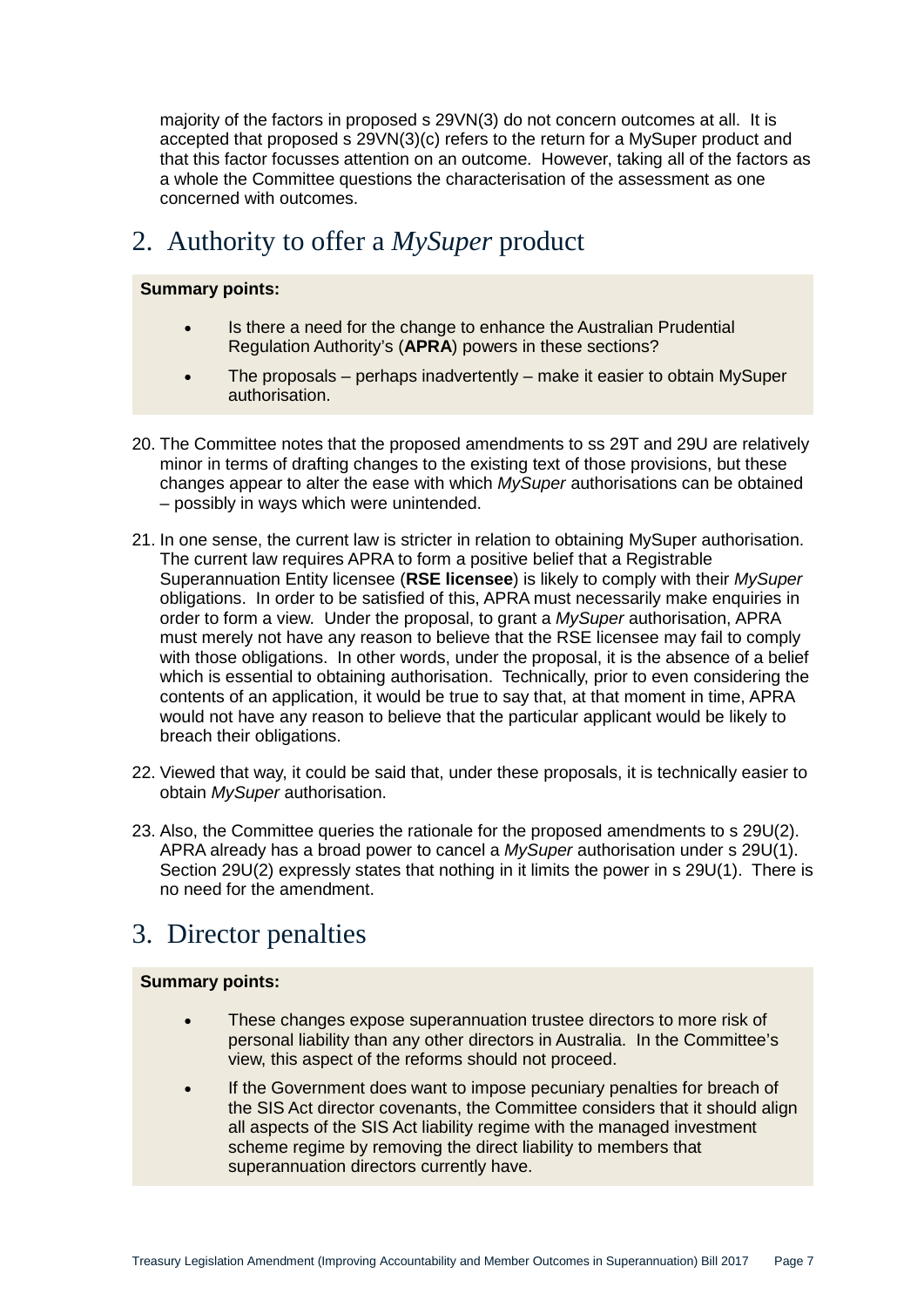- 24. Proposed new s 29VPA(2) makes s 29VPA(1) a civil penalty provision. This means that a superannuation trustee director who fails to exercise a reasonable degree of care and diligence for the purposes of ensuring that the trustee carries out its *MySuper* obligations under s 29VN will be exposed to civil claims for loss under section 29VPA(3) (which is presently the case) **and** subject to both civil and criminal sanctions under Part 21 of the SIS Act.
- 25. Proposed new s 55AA inserts a civil penalty provision for breaches of a director's covenants under s 52A. This means that a director who breaches a covenant under s 52A will be exposed to civil claims for loss under s 55(3) (which is presently the case) **and** subject to both civil and criminal sanctions under Part 21 of the SIS Act.
- 26. As a result, each director will have direct and personal liability to each and every member of a superannuation fund as well as civil and criminal sanctions.
- 27. Given the rate of consolidation of superannuation funds and their anticipated size, this means that a director of a large industry or retail fund can expect to owe duties (and potentially be personally liable to) millions of members. The potential for legal action to be taken directly against a director by anyone of such a large number of people in addition to both civil and criminal sanctions is inconsistent with the duties (and potential liability) of directors of other financial services entities (such as banks, life insurance companies and managed funds) which are of comparable or even greater size.
- 28. These changes expose superannuation trustee directors to more risk of personal liability than any other directors in Australia. This is because the *MySuper* director obligations and the director covenants would carry both direct liability to individual members for loss arising from a breach **plus** liability for civil penalty sanctions.
- 29. **Relativities with duties and liabilities of directors of other entities:** The Committee suggests that this level of exposure is not present in other financial institutions. To impose such onerous exposure on superannuation trustee directors will make it harder for the superannuation industry to attract highly skilled professional to serve on superannuation trustee boards. The Committee notes that directors of a superannuation fund would be placed in an adverse position as regards liability when compared against, for example, directors of banks.
- 30. **Boards make decisions as a collective:** In the Committee's view, that Boards make decisions collectively, and individual directors acting alone will not be in a position to make a decision in respect of any matter. Individual directors are not trustees. It should also be remembered that those Boards which are structured according to the SIS Act equal representation rules require a two-thirds majority for resolutions to be passed.
- 31. **Negative impact on decisions that are 'out of the ordinary':** Such onerous exposure over matters such as whether decisions were taken in the best interests of the beneficiaries may result in changed behaviour at board level, such as an increased reliance on expert reports and input (at further cost to members), an unwillingness to deviate from what is seen to be 'standard' practice among funds and to take measured and justifiable risks, and an increased demand by directors to take separate independent legal advice (in many cases ultimately at a cost to members).
- 32. The Committee is not aware of any research or other evidence suggesting that the avenues of redress already available if directors are thought to have breached their obligations are insufficient.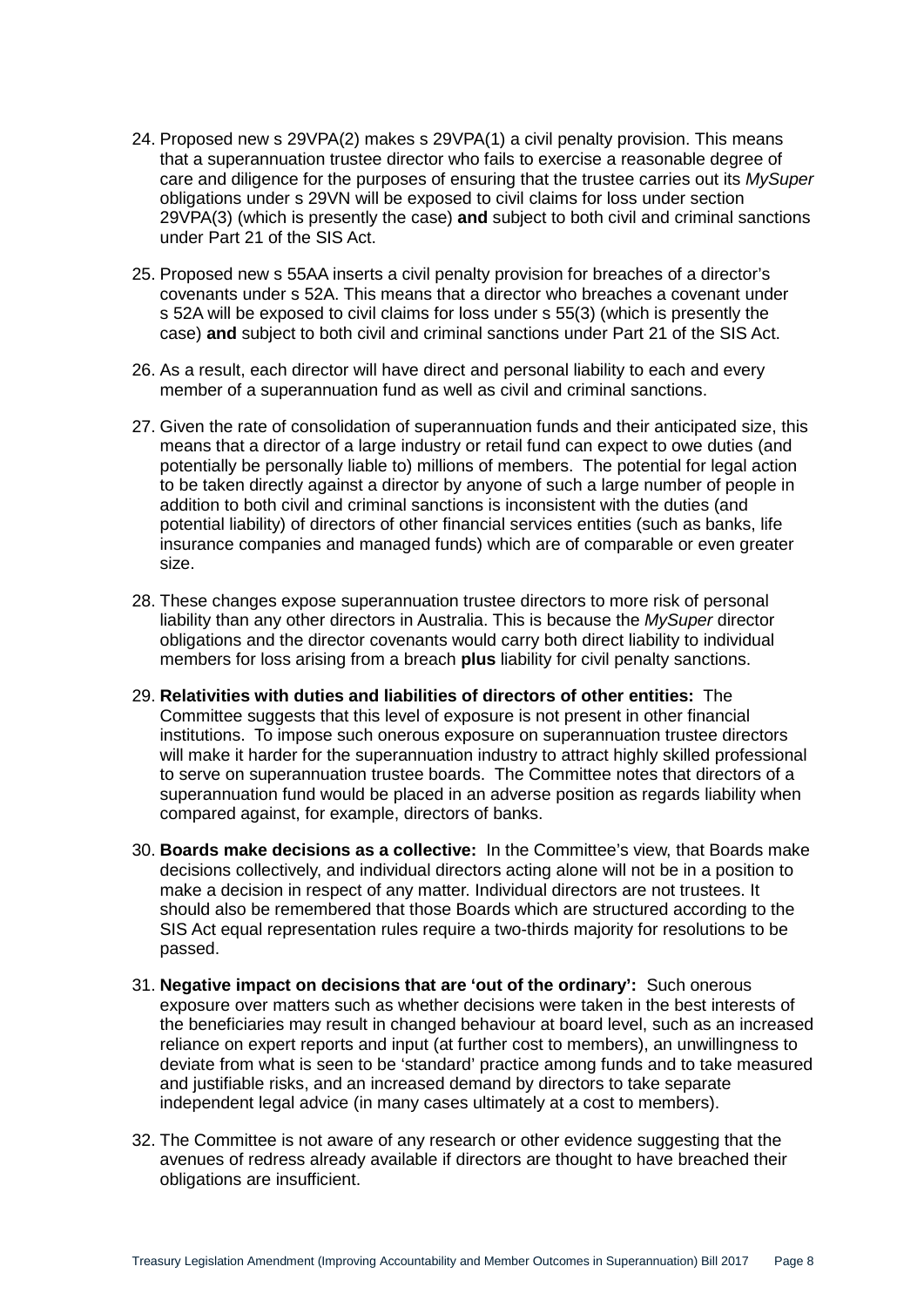- 33. Paragraph 4.3 of the Exposure Draft Explanatory Memorandum states that the changes are being made in order to align the penalty regime for superannuation trustee directors with the penalty regime applying to directors of responsible entities of managed investment scheme, as recommended in the Final Report of the Financial System Inquiry (**FSI**). However this recommendation failed to recognise that directors of responsible entities do **not** have direct personal liability to individual scheme members, as do superannuation trustee directors.
- 34. The penalty regime for managed investment schemes is constructed differently from the SIS Act. Under Chapter 5C of the *Corporations Act 2001* (Cth) (**Corporations**  Act), a breach of a director's statutory duties is a civil penalty provision.<sup>[1](#page-8-0)</sup> In addition, an intentional or reckless breach of a director's statutory duties is an offence carrying 2000 penalty units, 5 years' imprisonment or both.
- 35. However, under the managed investment scheme regime, directors of a responsible entity (**RE**) have **no** direct liability to individual scheme members for a breach of their statutory duties. Rather, once the court makes a declaration that a civil penalty provision is breached, the Australian Securities and Investments Commission (**ASIC**) can seek both a pecuniary penalty (up to \$200,000 payable to ASIC) if the breach is serious and materially prejudices the interests of the scheme or its members. In addition, the court may order compensation to be paid to the scheme on application by ASIC or the responsible entity.<sup>[2](#page-8-1)</sup>
- 36. As there is no direct civil liability to members of the scheme, a court may instead order an RE director who has breached his or her statutory duties to pay compensation *to the scheme* (but not to individual scheme members).
- 37. By way of comparison, under the SIS Act there is civil liability for loss (owed directly to members) for breach of a *MySuper* director obligation or director covenant.[3](#page-8-2) This means that a superannuation director could be sued by an individual member or by a class of members who allege that they have suffered loss as a result of a breach.<sup>[4](#page-8-3)</sup> This threat of class actions is already a deterrent and, anecdotally, we understand that many professional directors are seeking extensive indemnities from the trustee company itself before they are prepared to assume office.
- 38. If the proposed changes are made, superannuation trustee directors will have direct civil liability to members for loss (and exposure to class actions as at present) but will also face the prospect of pecuniary penalties payable to the regulator and criminal sanctions for intentional or reckless breach of the covenants.
- 39. Example 4.1 in the Exposure Draft Explanatory Memorandum cites the case of Semi, who prefers his own interests to the interests of fund beneficiaries in conversations about the future sustainability of the fund, as justification for the new sanctions.
- 40. If the Government does want to impose pecuniary penalties for breach of the SIS Act director covenants in cases like this, the Committee considers that it should align **all** aspects of the SIS Act liability regime with the managed investment scheme regime by, at the same time, removing the direct liability to members that superannuation directors currently have. In other words:

<span id="page-8-0"></span> $1$  These duties also apply to other 'officers' of the RE.

<span id="page-8-1"></span><sup>2</sup> *Corporations Act 2001* (Cth) ss 1317H, 1317J. As with the SIS Act, there are powers for the court to give judicial relief to persons who have acted honestly and ought fairly to be excused having regard to all the circumstances.

<span id="page-8-2"></span><sup>3</sup> *SIS Act* s 55(3).

<span id="page-8-3"></span><sup>4</sup> Subject to leave of the court: see *SIS Act* ss 55(4A)–(4D).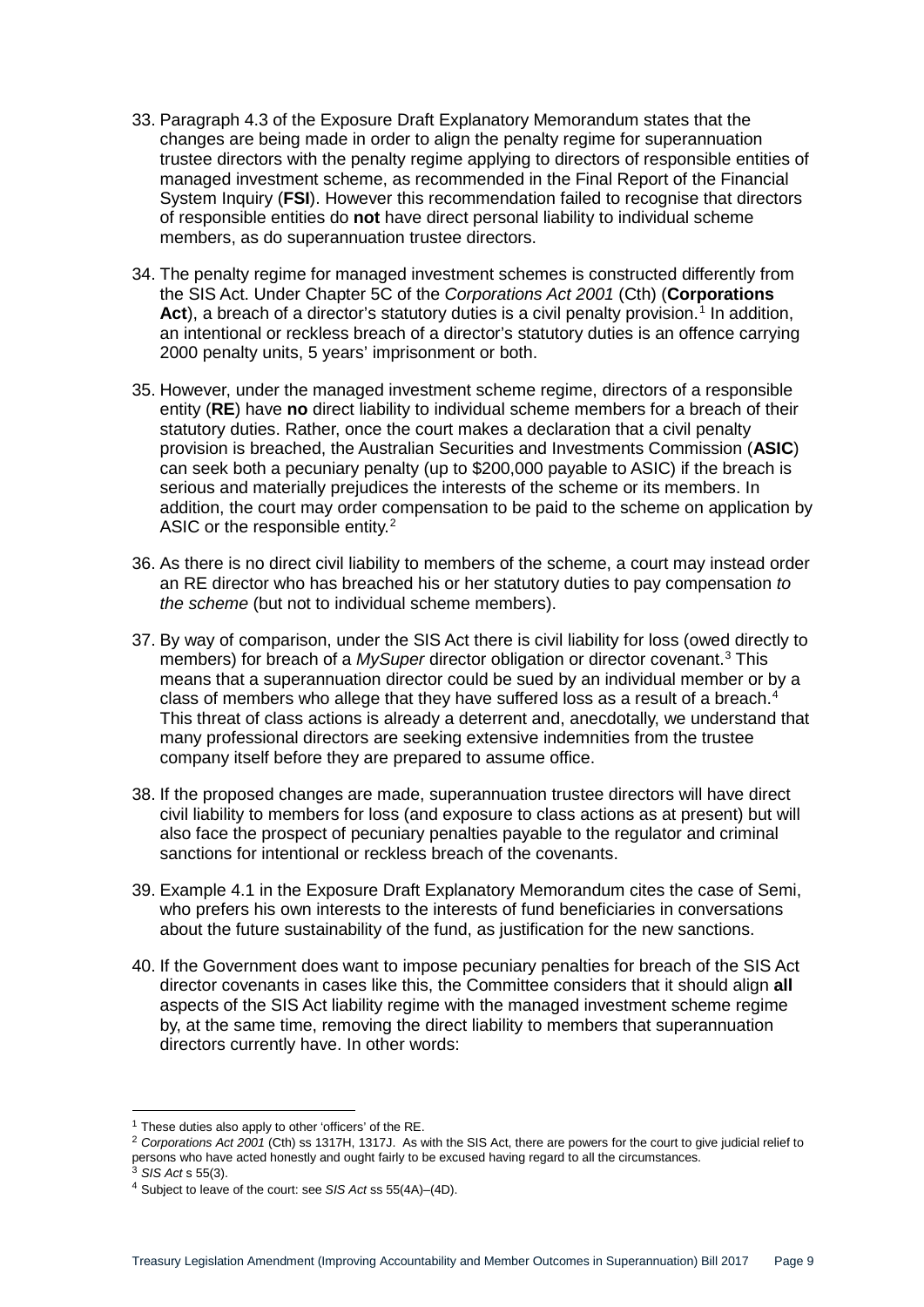- ss 29VAP(3) and 55(3) would be removed (or limited) so that fund members would no longer be able to sue a director personally for a breach; and
- any compensation payable by the director would be awarded by the court on application by APRA or the trustee and such compensation would be payable to the fund, not to individual members, under a new provision similar to ss 1317H and 1317J of the Corporations Act.
- 41. Alternatively, a better course may be to make it clear that the duties in s 52A are not covenants deemed to be included in the governing rules of the fund but rather statutory duties owed by the directors to the Trustee company itself with a right of action by the Regulators. That way, the Trustee, ASIC or APRA could take action against a director where a regulatory outcome is desired (which is more likely to be the case where many people are affected) rather than in any individual's case.

### <span id="page-9-0"></span>4. Approval to own or control an RSE licensee

#### **Summary points:**

- The circumstances in which the transitional relief applies are too narrow.
- The notification requirement should be subject to a materiality and knowledge threshold.
- The pro forma additional RSE licence conditions published by APRA concerning change of control will need to be removed.
- The language for examples 5.1 and 5.2 in the Exposure Draft Explanatory Memorandum should be brought into conformity with the actual wording of the test proposed in the new law (instead of 'significant prudential concerns').
- Division 2 of Part 16A should be drafted more clearly to use the concepts of 'controlling stake' and/or 'practical control'.
- The Committee has noted two specific drafting corrections which should be made.

### <span id="page-9-1"></span>**4.1 Transitional relief – deemed approval**

- 42. The Exposure Draft Bill proposes that, if a person holds a controlling stake in an RSE licensee immediately before the commencement day, they will be taken to have approval (under proposed s 29HD) to hold the controlling stake from the commencement day (item 14).
- 43. The Committee considers that the circumstances in which this transitional relief applies are too narrow. The Committee considers that the relief should apply, at a minimum, if a person enters into an agreement or other arrangement, before the commencement day, to acquire a controlling stake in an RSE licensee. Indeed, since the commencement day will fall very shortly after the Act receives Royal Assent, the Committee considers that the relief should extend to any agreement or arrangement entered into within a reasonable period after the commencement day, with 3 months being a reasonable period. In other words, the Committee submits that the relief should apply if a person enters into an agreement or other arrangement, before the day that is 3 months after the commencement day, to acquire a controlling stake in an RSE licensee.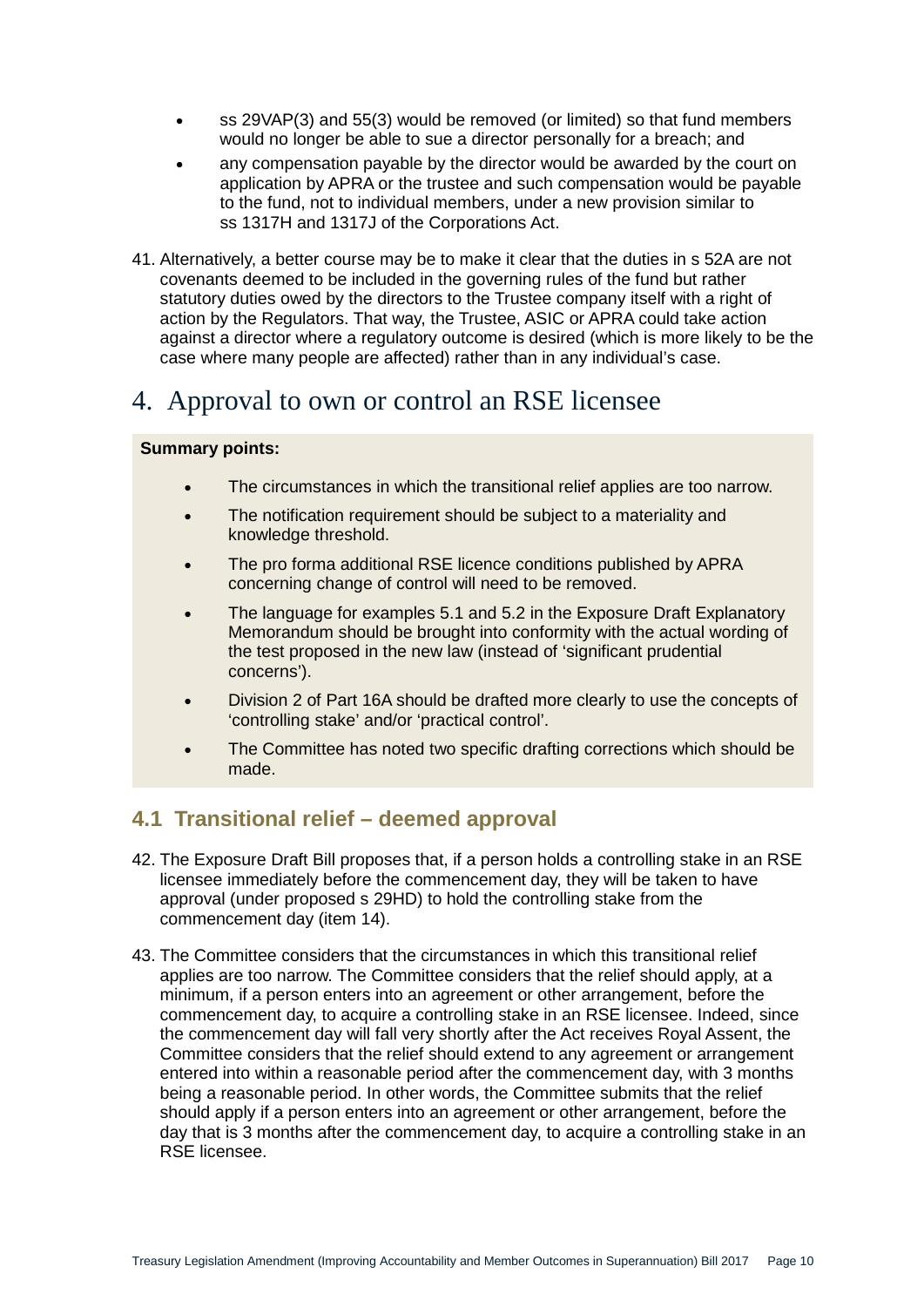- 44. The problem with the relief proposed in the Bill can be illustrated by the following example. Some months ago, a party entered into an agreement to acquire an RSE licensee. Because, at the time, there was no legal requirement to obtain any regulatory approval, the sale and purchase agreement does not contain any condition precedent for such approval. The agreement is due to complete 3 months and 1 week after the commencement day (or perhaps even longer) and the seller requires the purchaser to complete notwithstanding the offence of holding a controlling stake without APRA's approval. The purchaser is faced with breaching the contract, on the one hand, and committing an offence, on the other. While the purchaser may be able to defend a claim for breach of contract, it should not be put in the position of having to do so in the first place.
- 45. The Committee submits that broadening the relief in the way suggested does not pose any material prudential risk. In the example outlined above, the change in control will be reported to APRA and if APRA has concerns it will be able to use its power to give a direction to relinquish control.

#### <span id="page-10-0"></span>**4.2 Transitional relief – offence**

- 46. The Exposure Draft Bill proposes that the offence of holding a controlling stake without APRA's approval (under proposed s 29JCB) will only apply where a person begins to hold the controlling stake on or after the day that is 3 months after the commencement day (item 15).
- 47. If the Committee's submission set out above concerning the general transitional relief is accepted, no specific transitional relief in relation to s 29JCB would be required. In this case, item 15 could be removed from the Bill.

#### <span id="page-10-1"></span>**4.3 Conditions imposed on RSE licences**

- 48. The Exposure Draft Bill will replace the existing requirement to notify APRA of a change in the composition of the RSE licensee with a requirement to notify APRA of a change in the composition or control of the RSE licensee (items  $5 - 7$ ). In this context, a change in control refers to 'a person's stake in the RSE licensee changing' (proposed s 29E(2)(a)(ii)). The Committee queries whether this is intended. It would capture any change in a stake, no matter how small. Take the example of a superannuation trustee that is 100 per cent owned by a non-operating holding company that has, in turn, issued 1,000 shares which are held by various shareholders. Suppose one shareholder transfers 1 share in the non-operating holding company. In that case, the trustee's licence condition would require it to notify APRA of the 0.1 per cent change in ultimate ownership, and assumes that the trustee had any knowledge of the transfer.
- 49. The Committee submits that if the notification requirement is to turn on a person's stake in the RSE licensee changing, there should be a materiality threshold and, further, the requirement should be qualified so that it only applies if the trustee knows about the change or could reasonably be expected to know about the change.
- 50. The Committee also notes that the pro forma additional RSE licence conditions published by APRA contain a notification requirement concerning a change of control. The Committee acknowledges that these matters fall within APRA's remit, not Treasury's. Nevertheless, the Committee submits that Treasury should recommend to APRA that APRA amend its pro forma licence conditions to remove the change of control notification requirement. In addition, APRA should be asked to amend existing RSE licences to remove the change of control notification requirement they contain.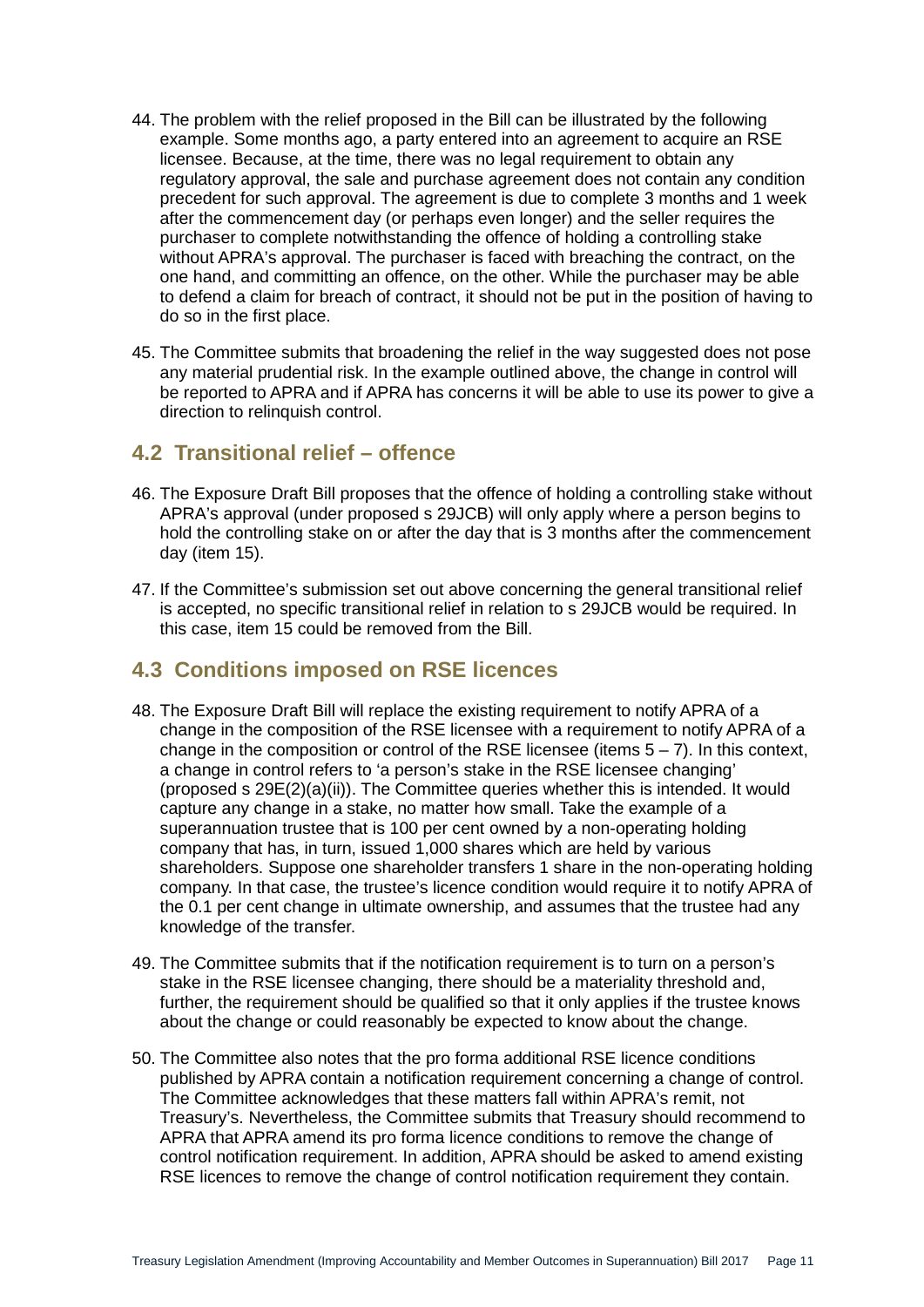Otherwise, RSE licensees will be subject to differing change of control notification requirements under their licences and under the SIS Act. The Committee considers that the same topic should not be dealt with in different ways under different obligations.

#### <span id="page-11-0"></span>**4.4 Approval to hold a controlling stake**

- 51. The Exposure Draft Bill proposes the key test to be applied as part of the approval process to be whether APRA has reason to believe that, because of the applicant's controlling stake in the RSE licensee, or the way in which that controlling stake is likely to be used, the RSE licensee may be unable to satisfy one or more of the trustee's obligations contained in a covenant set out in ss 52 to 53, or prescribed under s 54A, or referred to in ss 29VN or 29VO (item 8, proposed s 29HD).
- 52. The Committee submits that this test is generally appropriate compared to the other possible alternatives mentioned below. That said, we reiterate our comments above with regard to the granting of *MySuper* authorisations – specifically, that consideration should be given to introducing a common sense materiality threshold around the inevitable possibility that a licensee 'may' breach a regulatory obligation at some point in time in the future.
- 53. The test contained in the *Financial Sector (Shareholdings) Act 1998* (Cth) (**FSSA**), which turns on whether the controlling stake would be in the 'national interest', would not be appropriate in a superannuation context. The Committee is nevertheless concerned that examples 5.1 and 5.2 in the Exposure Draft Explanatory Memorandum are not aligned with the key test as proposed to be inserted into the law. In each case, the proposed ownership is said to raise 'significant prudential concerns'. As noted above, the test does not turn on 'significant prudential concerns' (nor on whether ownership would be in the 'national interest'), it turns on whether the proposed ownership is likely to impair the trustee's ability to comply with specific obligations. The Committee suggests that the examples should be brought into conformity with the proposed test. The broader notion of 'significant prudential concerns' should be removed. It would also be better if the examples related to a situation of fraud or likely fraud. The potential for fraud is the stated rationale for the new requirement and the Trio Capital episode is cited – see paragraphs 5.1 and 5.4 of the Explanatory Memorandum. The facts stated in examples 5.1 and 5.2 seem far removed from a case of fraud or likely fraud and, without wishing to appear to suggest that the facts in those examples are not serious, the Committee suggests that more serious facts should be used in the examples.

#### **4.5 Directions to relinquish control over an RSE licensee**

- 54. The Exposure Draft Bill proposes to insert a new Division 2 into Part 16A of the SIS Act (item 10).
- 55. The provisions refer, in various places, to a direction to relinquish 'control' over an RSE licensee – see, for example, the opening words of proposed ss 131EB(1)-(3). In this context, the term 'control' is not defined. However, in context it seems to be intended to refer to a person having a controlling stake or having practical control. The Committee suggests that it would be preferable to be clearer in the drafting. Greater clarity could be achieved by expressly defining control as referring to a person having a controlling stake or having practical control. Alternatively, greater clarity could be achieved simply by using the concepts of controlling stake and practical control and dispensing with references to 'control'. The Committee does not express a preference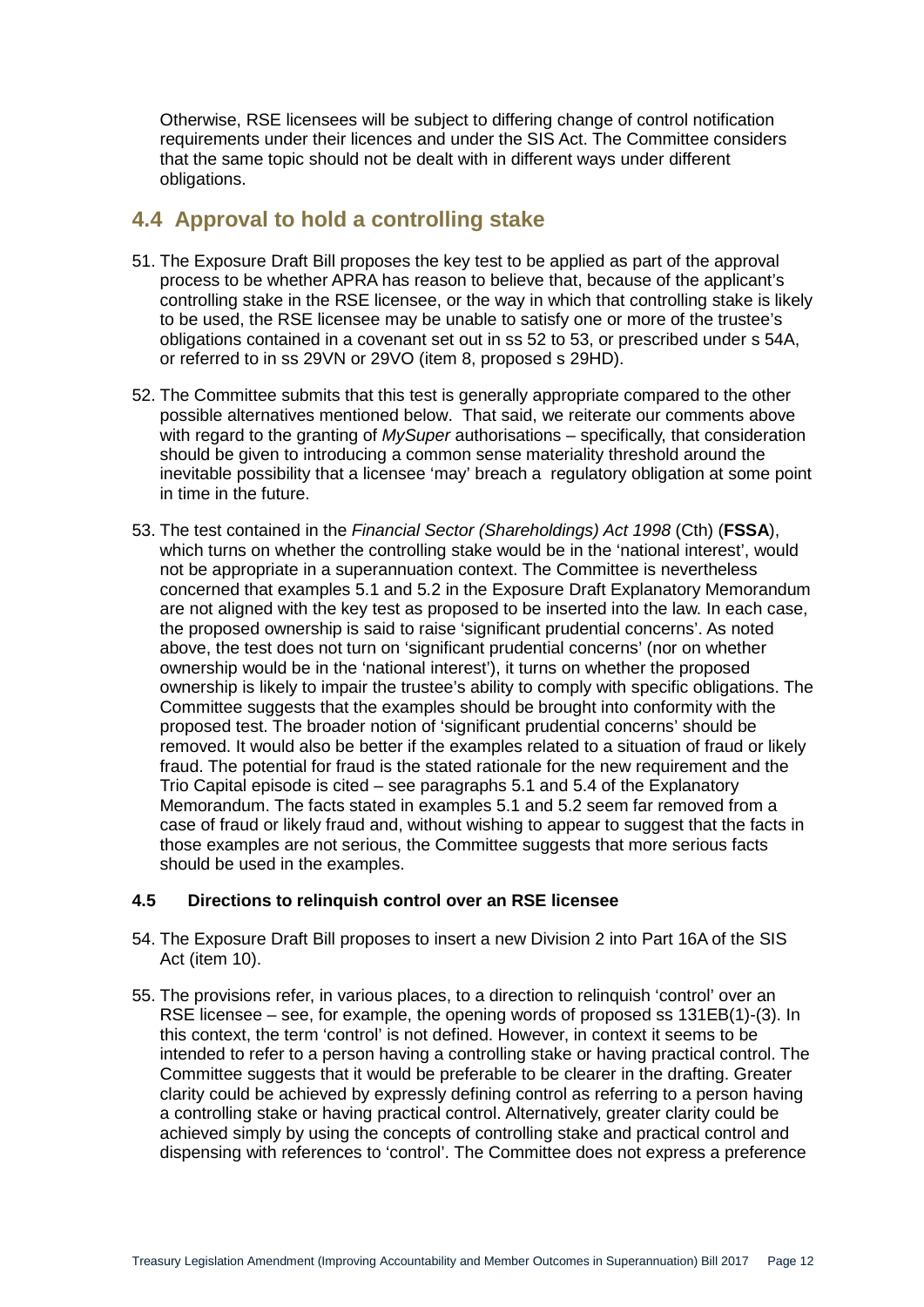as between these two alternatives, but it does consider that either of them would be better than the approach taken in the Exposure Draft Bill.

- 56. As a matter of fairness and to facilitate alternative acceptable outcomes, it should be sufficient for an RSE licence to be relinquished as an alternative to relinquishing control of the RSE licensee. There may be reasons why a controlling entity would be more willing to relinquish the RSE licence as opposed to relinquishing control over the RSE licensee. For example, the entity holding the RSE licence may have other assets and businesses which are valued more highly than the RSE licence and the superannuation business to which it attaches.
- 57. Further, the Exposure Draft Explanatory Memorandum contemplates that APRA may direct a person to relinquish control even if the acquisition of control had previously been approved (or deemed to be approved). This means that persons who already have control of RSE licensees can take very little real comfort from the transitional relief. Their deemed approval could be immediately revoked. Similarly, this prospect will give rise to considerable uncertainty in a corporate transaction setting. While APRA approval will certainly become a standard condition precedent in any transaction involving the acquisition of a superannuation business, the fact that the approval could subsequently be revoked will add uncertainty to those kinds of transactions. We suggest that it would be appropriate, and would encourage appropriate discipline when vetting requests for approval, to limit APRA's ability to revoke approvals to cases where a development arises **after** approval was granted which gives rise to a concern that future breaches may occur.

#### <span id="page-12-0"></span>**4.6 Miscellaneous**

58. The Committee suggests that:

- in proposed s 131EF(3)(c)(i), 'has' should be replaced with 'holds' (compare proposed s  $131EF(3)(b)(i)$ ; and
- in proposed s 131EF(4), 'may' should be inserted before 'include' (the Committee acknowledges the section is copied from the corresponding section from the FSSA but it seems the word 'may' was inadvertently left out from the section when the FSSA was enacted).

# <span id="page-12-1"></span>5. APRA directions power

- The proposed new power to be given to APRA is far-reaching. So as to limit the risks inherent in such a power, APRA should in most cases be required to afford trustees with a reasonable opportunity to respond and submit argument prior to the formal direction being applied.
- A new provision should be added to require APRA to form the view that, if it were to consult with the trustee on the proposed direction prior to it being issued, the trustee would be unlikely of its own volition to act in the manner proposed in the direction.
- APRA already has direction powers under the SIS Act which are still significant and arguably sufficient for its purpose.
- It is unclear whether APRA has power under proposed section 131FA to direct a trustee to act contrary to the terms of its trust or governing rules.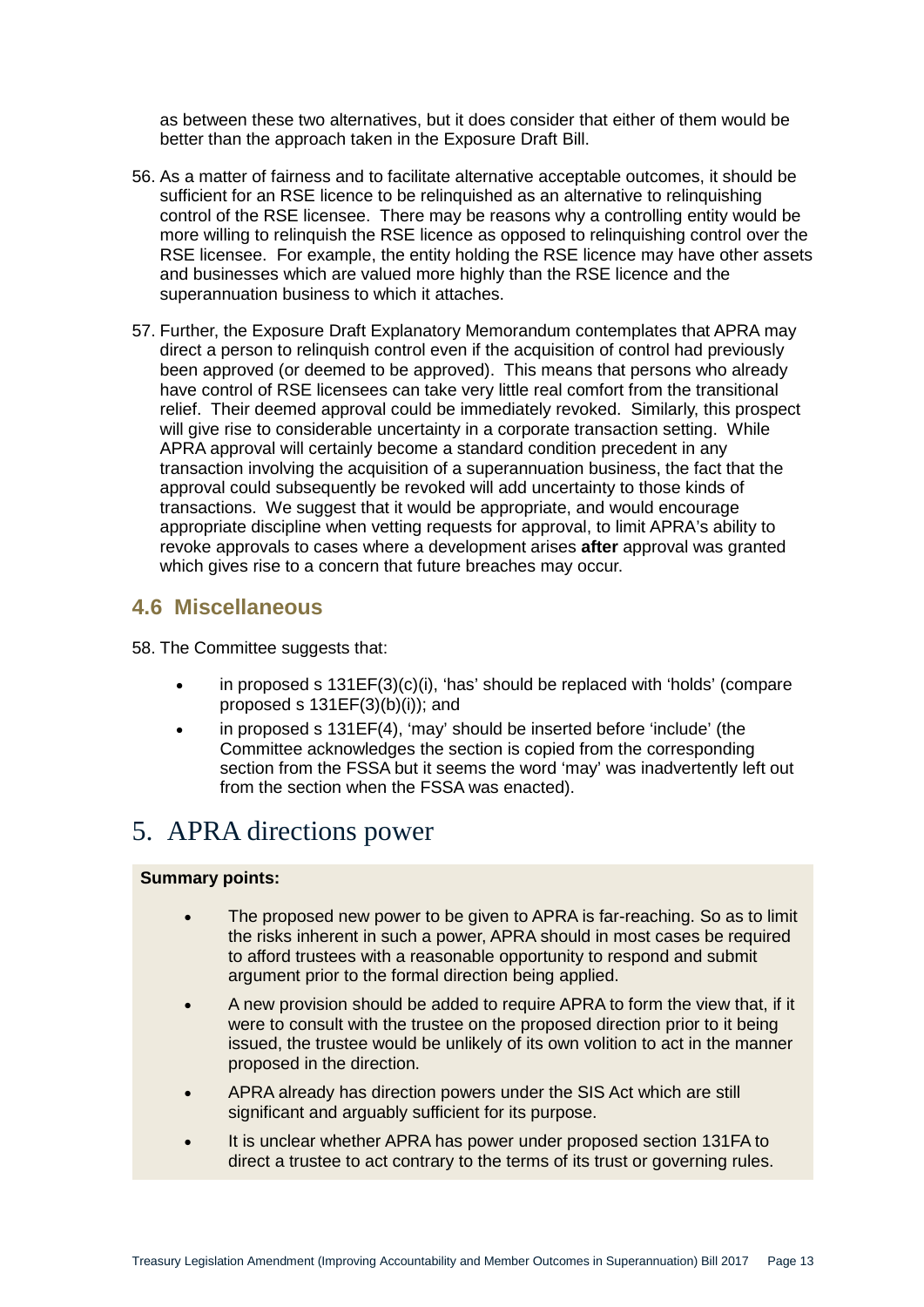- Nevertheless, if these reforms are to be implemented, we strongly endorse the foresight in providing statutory safe harbours for trustees which comply with any directions which may be given. These protections are essential.
- However, even though a trustee cannot be sued for complying with an APRA direction, this does not mean that the trustee is entitled to recover the costs of complying with the direction from the fund assets if the relevant course of action would otherwise have been beyond the trustee's powers and/or outside the scope of the trustee's indemnity under the trust deed. A statutory right of indemnity should be created to ensure that this is the case.
- 59. The exercise of such far-reaching powers by APRA (however well intentioned) runs the risk of causing significant reputational and economic damage to a superannuation fund and its members – depending on the media coverage given to the exercise involved. Depending on the circumstances, that damage may outweigh the benefit APRA may be seeking to achieve through the exercise of the directions power in certain circumstances. This is particularly the case where it is subsequently determined that, while APRA had 'reason to believe' that circumstances existed that would warrant the exercise of these interventionist powers, subsequently it was shown that those reasons were ill-founded. In such circumstances, it will be impossible to restore the fund to the position it was in prior to the exercise of those powers.
- 60. Accordingly, to limit the risks associated with exercise of such a power (without the normal constraints around its exercise, as is intended), we suggest that only certain of the specified circumstances in which APRA could exercise the power may be so exercised without affording the fund's trustee with a reasonable opportunity to respond and submit argument prior to the formal direction being applied.
- 61. For example, referring to proposed new s 131D (within new proposed Part 16A of the SIS Act), APRA should only be able to exercise a direction power without prior reference and procedural fairness to a fund trustee where it has 'reason to believe' that the circumstances specified in proposed new paragraphs 131D 1(b) and 1(e)-(j) exist.
- 62. Consideration could also be given to requiring APRA to form the view that if it were to consult with the trustee on the proposed direction prior to it being issued, the trustee would be unlikely of its own volition to act in the manner proposed in the direction, or that APRA considers the trustee does not have the requisite power to act in the manner intended unless the direction is issued.
- 63. It is noted from the Exposure Draft Explanatory Memorandum that APRA already has direction powers under the SIS Act which, while not as broad as that applying in the banking and insurance industries, are still significant and arguably sufficient for its purpose. While this assessment is a policy matter, some further consideration of the adequacy of the existing powers may be warranted. For example, as noted in the Exposure Draft Explanatory Memorandum, APRA already has the power to issue directions requiring a licensee to comply with condition of its licence, including compliance with any particular condition of the SIS legislation, or indeed the Prudential Standards. It is noted that the SIS legislation includes at its core the s 52 trustee covenants which, in our view, would be broad enough to encompass almost any of the specific circumstances for which it is proposed APRA be given specific direction powers as set out in the proposed new s 131D.
- 64. It is noted that APRA does not currently have the same directions power in relation to a 'connected entity'; but extension of its direction powers in relation to connected entities is a separate policy matter.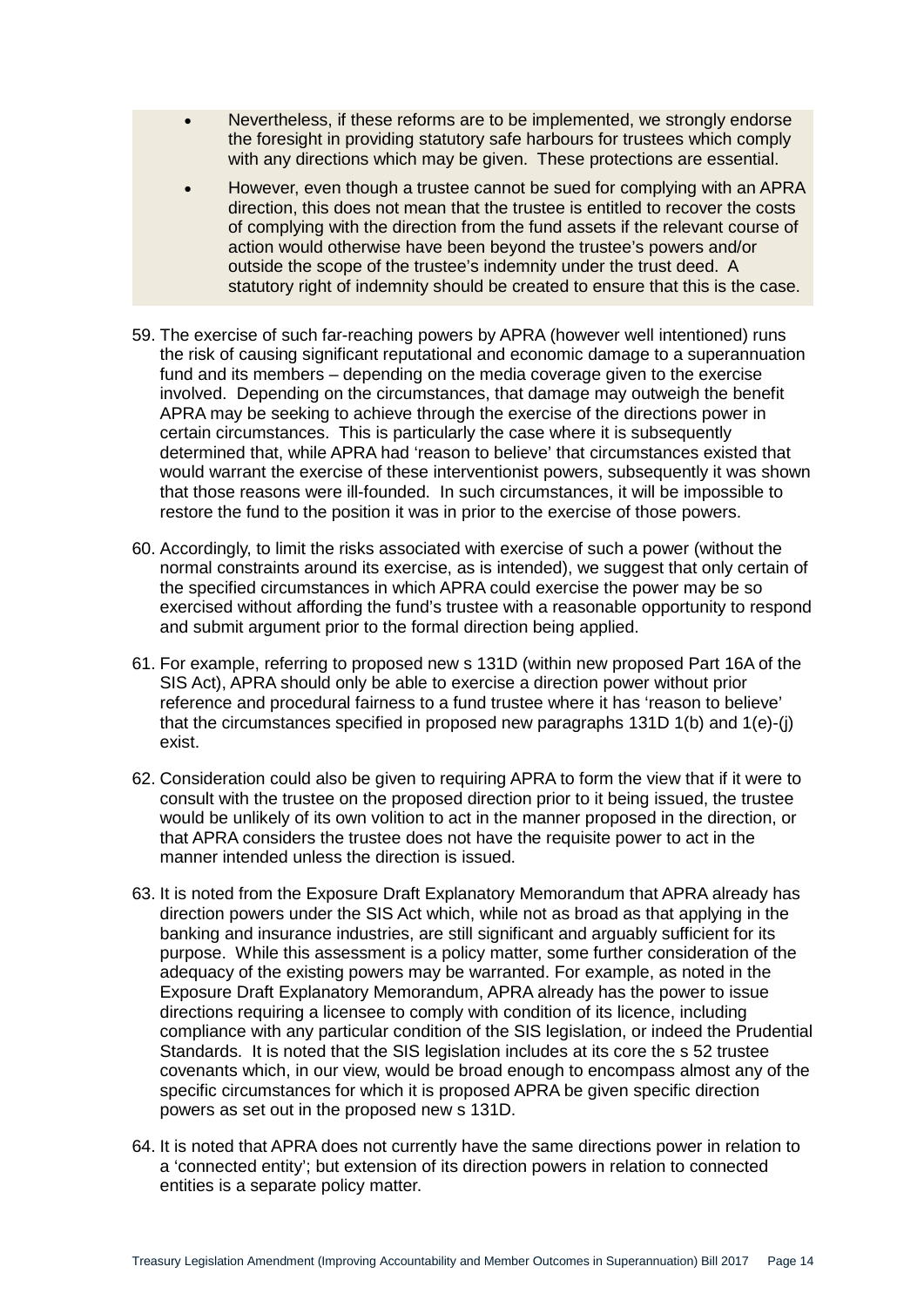- 65. The Exposure Draft Explanatory Memorandum assumes that a RSE licensee would be able to control any connected entity in order to procure that the connected entity complies with a direction by APRA. This assumption would not be true in all cases. For example, if the RSE licensee owns 51 per cent of the connected entity, this would not be sufficient to procure the connected entity to take action if, for example:
	- The relevant action requires a special resolution to be passed by the shareholders of the connected entity (i.e. 75 per cent approval); or
	- The relevant action requires approval by the connected entity's board and the RSE licensee does not have sufficient control in the board room to ensure that approval is granted. Alternatively, even if the RSE licensee has appointed directors to the board of the connected entity, their fiduciary duties to the connected entity would override any obligation to have regard to the wishes of the shareholder who appointed them.
- 66. We note that the proposed legislation provides for a broad defence for any person acting in good faith and without negligence in compliance with a direction given under the new legislation. However, it is unclear whether APRA has power to direct a trustee to act contrary to the terms of its trust or governing rules. It is noted that s 131FA merely provides a power for an RSE licensee in receipt of such a direction to act in compliance with a direction from APRA despite anything in its '**constitution** or any contract or arrangement to which it is a party'. This may put the trustee in an invidious position contrary to the best interests of its members. The section should be expanded so that a trustee is protected despite anything in its trust deed.
- 67. Further, even though a trustee cannot be sued for complying with an APRA direction, this does not mean that the trustee is entitled to recover the costs of complying with the direction from the fund assets if the relevant course of action would otherwise have been beyond the trustee's powers and/or outside the scope of the trustee's indemnity under the trust deed. A statutory right of indemnity should be created to ensure that this is the case.
- 68. Given the far reaching nature of these interventionist powers, and the absence of evidence to suggest that the availability of these powers would have prevented loss to members, further consultation on what may be justified in terms of enhancement of the existing powers is suggested.
- 69. Finally, the Committee notes that while the general protection from liability in proposed s 131FB will apply to any 'person', the specific protection from liability in relation to a direction in proposed s 131FC will only apply to officers, employees and agents. It will not apply to the RSE licensee itself (or the connected entity itself). The Committee submits that s 131FC should apply to any 'person', in the same way as is proposed in s 131FB.
- 70. To give an example, APRA will have the power to direct a trustee not to pay a benefit. If a benefit is otherwise payable under the trust deed, the trustee faces the prospect of complaint and challenge by the member who is entitled to the benefit. The trustee should have the benefit of the protection in s 131FC in this circumstance.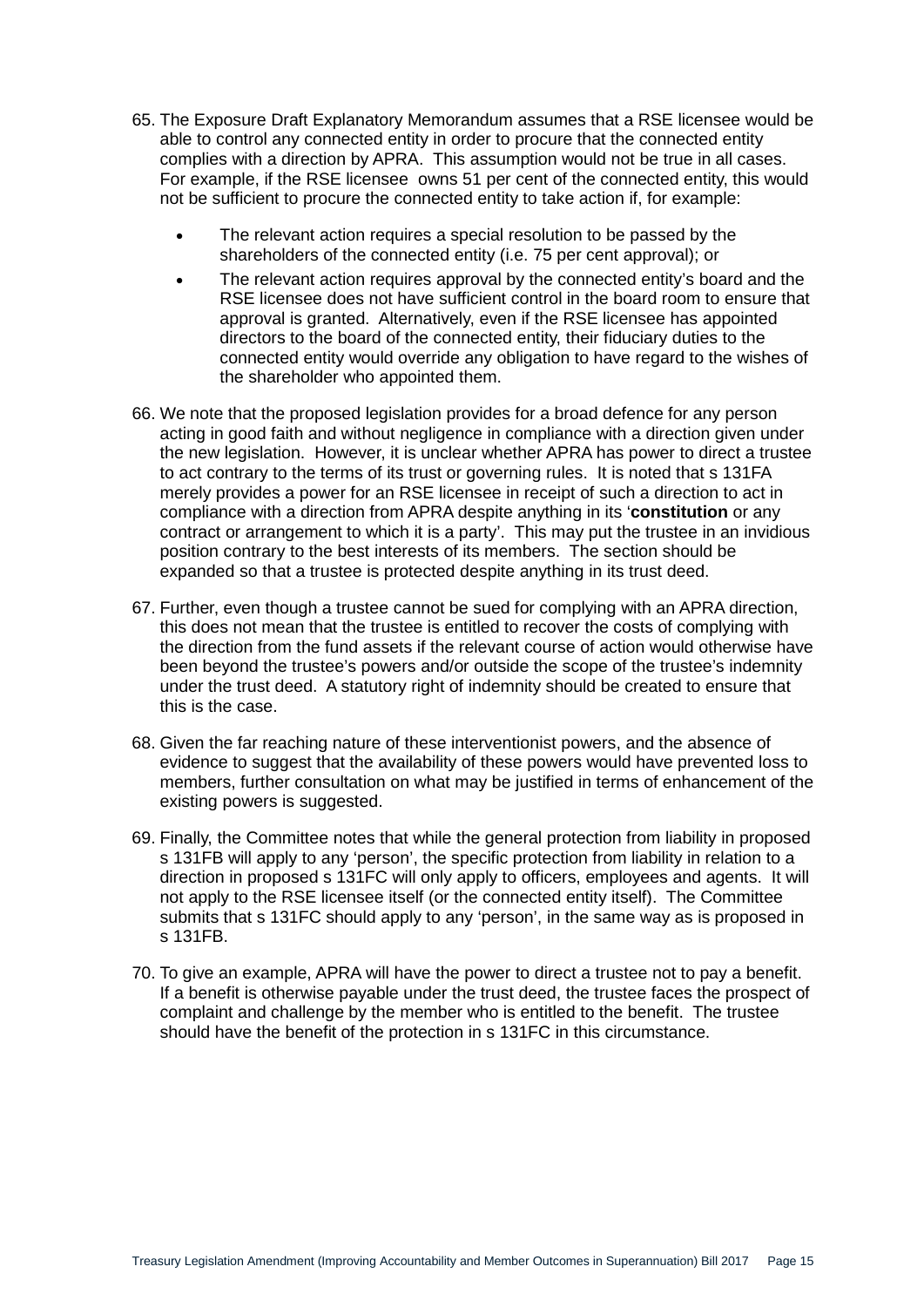## <span id="page-15-0"></span>6. Annual members' meeting

- The Committee is uncertain about the need for or benefits arising from a requirement to hold annual member meetings because superannuation fund members already have very clear existing rights to make enquiries and request information.
- In contrast to an annual general meeting of shareholders in a company where business is transacted and resolutions are voted upon, an annual meeting of members would effectively be a mandatory attempt to engage with members on an annual basis.
- Since there would be no resolutions to be voted upon, there would be no need for all members to attend or be present at the same meeting at the same time. Flexibility should be allowed so that trustees can choose to conduct multiple annual meetings (for example, in different States and territories) on different days in order to facilitate attendance by a greater number of members in person. For similar reasons, greater flexibility should be allowed in terms of which responsible persons are in attendance at meetings.
- Similarly, where a trustee acts as trustee of multiple funds, they should be permitted to conduct the annual meeting for all of those funds simultaneously.
- If member meetings were to be required:
	- tensions may arise between the trustee's duty to manage and administer the fund and members seeking to direct how the board of the trustee fulfils that duty;
	- the grounds on which a trustee can decline to answer a question should be expanded – for example, where there is insufficient time, where questions are repetitive, vexatious, offensive or designed to ridicule or concern confidential or privileged matters (rather than relying on the exemption for questions which pose a detriment to members) or relate to persons other than the member asking the question;
	- there is no clear provision for how individual member issues raised might be addressed at such meetings;
	- the definition of 'member' should be made certain for the purposes of proposed section 29P;
	- the exceptions to proposed section 29PB need further clarity; and
	- the new provisions do not establish fundamental matters about how a meeting of members of a superannuation fund might be properly held.
- 71. The proposed s 29P would introduce an obligation on RSE licensees to conduct an annual meeting of members of the entity in respect of each year of income of the entity.
- 72. The Committee questions the merit of a requirement to hold an annual meeting of members if the principal purpose of such meetings is only to provide members with an opportunity to ask questions of the trustee board, other responsible officers of the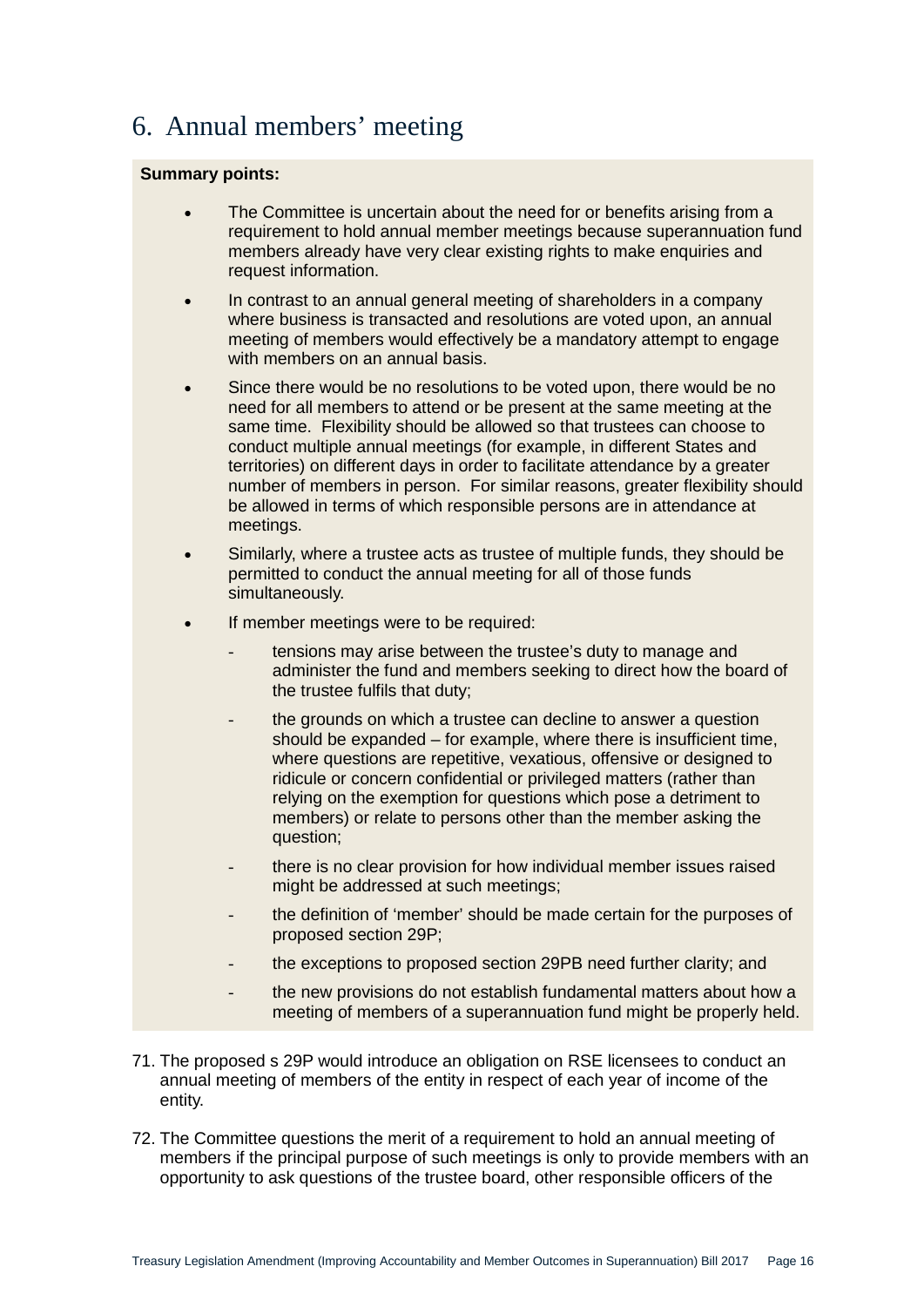trustee and the auditor and actuary. The Committee considers that alternative forums for such questions to be put in public should be considered. Funds are already required to have a published process for handling enquiries and complaints (s 101 of the SIS Act). In addition, fund members have a right to request a broad range of information under s 1017C of the Corporations Act and reg 7.9.45 of the *Corporations Regulations 2001* (Cth).

- 73. The Committee understands that the proposed new s 29P adopts a similar approach to meetings as that which would apply to public companies. However, superannuation funds differ to companies in many respects and key to this is the trust structure of funds compared to what might be viewed as a more contractual based structure for companies. The shareholders, board and company have a contractual relationship governed by the terms of the company's constitution - giving rights to the shareholders with respect to certain core matters affecting the company and to ultimately replace the board. Provisions of a company's constitution are generally only able to be amended by a special resolution of shareholders passed at a meeting of shareholders. For superannuation funds, the rules governing the structure and operation of the trust are typically set out in the trust deed establishing the fund and may be varied according to the amendment power – which power is typically vested in the trustee and subject to restrictions designed to protect members' interests (including regulation 13.16 of the *Superannuation Industry (Supervision) Regulations 1994* (Cth)).
- 74. Further, shareholders' voting rights are an important entitlement of shareholders embedded in the constitution of the company and recognised by the Corporations Act and supplemented by ASX listing rules for listed public companies. Various significant aspects of a company may be subject to approval by shareholders via ordinary or special resolutions passed at a meeting of shareholders, such as director appointments/removals, directors and officers remuneration and auditor appointments and remuneration. In contrast, members of superannuation funds do not generally have voting rights, other than with respect to the appointment of member representatives to an equal representation trustee board. Further, the trustee of a superannuation fund is generally viewed as solely responsible for the management and administration of the fund and the trust deed cannot permit the trustee to be subject to the direction of members, other than in certain limited circumstances (see s 58 SIS Act).
- 75. Further, the Committee is concerned that providing members with an opportunity to put questions to the board of a trustee at an annual meeting of members may give rise to a tension between the trustee's duty to manage and administer the fund and members seeking to direct how the board of the trustee fulfils that duty. Particular examples of how this might be borne out include:
	- an older cohort of members (who are generally more engaged) attending the annual meeting and seeking to influence trustee decision-making in favour of retired members and members closer to retirement;
	- members interested in a particular investment option may, for example, pose questions for their own benefit in connection with that option and seek to influence the decision-making for the benefit of those members invested in that option; and
	- under-representation of default members.
- 76. In addition, there is no clear provision for how individual member issues raised might be addressed at such a meeting or whether, for example, potential beneficiaries of a disputed death benefit might seek to appear at such meetings by reference to another interest they hold in the fund as a member – or by reference to their contingent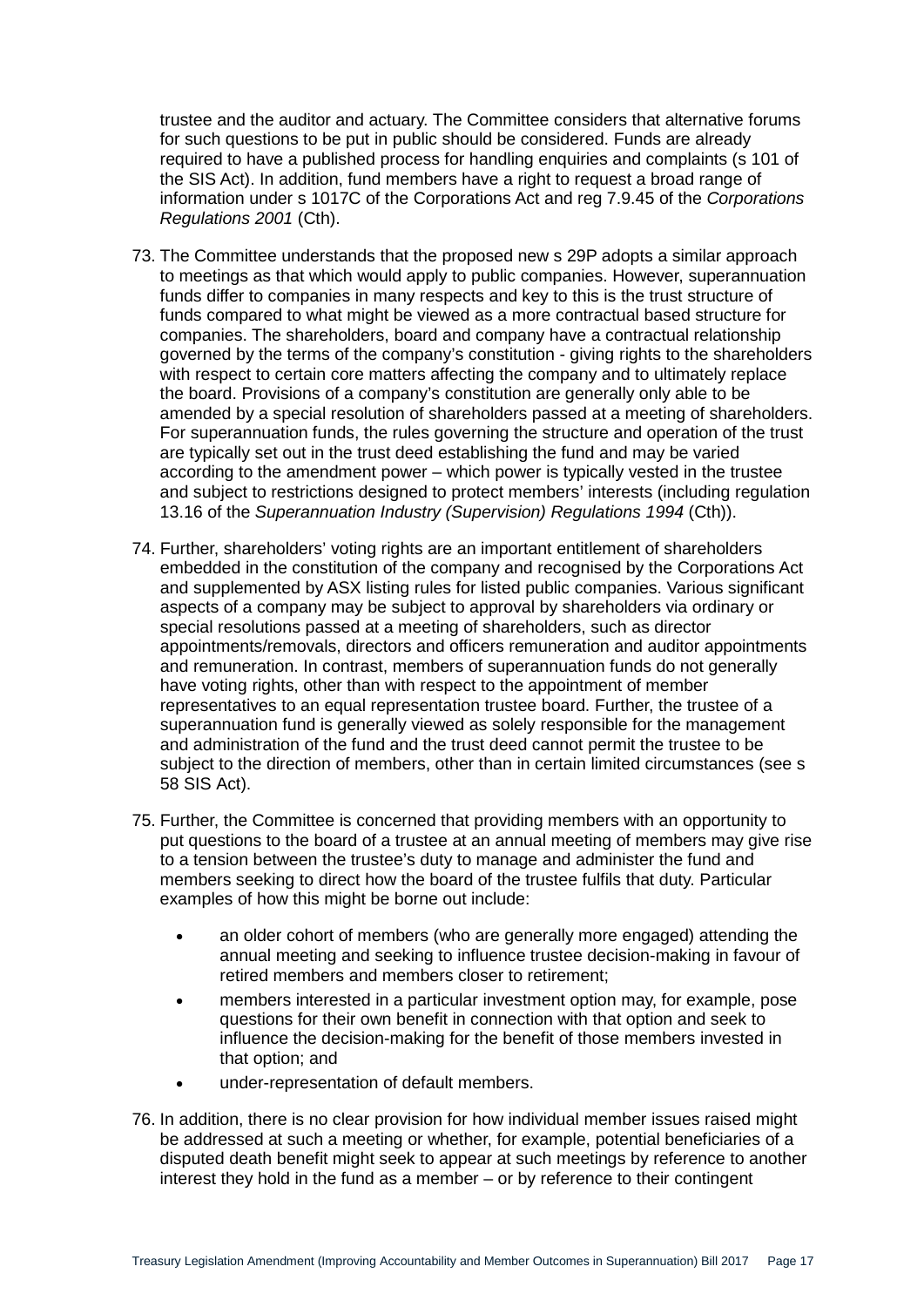entitlement. These matters could become problematic for trustees to manage and may cause significant delays in the holding of the meetings. If media are also in attendance (and they may not be excluded if they hold an interest in the fund) there is a significant reputational risk for funds and the industry as a whole to suffer if provocative questions are put (including, potentially, between competing funds or sectors of funds).

- 77. The definition of 'member' should be made certain for the purposes of s 29P. For many funds the definition is not clear under the deed and the concept varies between funds as to whether certain persons are included within the meaning of 'member' – such as, potential beneficiaries, actual beneficiaries, pensioners and certain former members.
- 78. Consideration might be given to whether the annual meeting requirement could be satisfied for holding numerous meetings for various cohorts of members – based on geographical location, category of membership, common large employers (for subplans of master funds). For similar reasons, greater flexibility should be allowed in terms of which responsible persons are in attendance at meetings
- 79. Similarly, where a trustee acts as trustee of multiple funds, they should be permitted to conduct the annual meeting for all of those funds simultaneously
- 80. Proposed new s 29PB requires responsible officers (and others under equivalent provisions) to respond to questions put at a meeting (or within one month of the meeting if it is not practicable to do so at the meeting). The proposed carve-out against this obligation at s 29PB(3) is not clear, for example, the question need not be answered if it would be in breach of the governing rules; as most governing rules do not contemplate the trustee responding to questions raised by members at a meeting of members, it is not clear how the governing rules would prevent a response being provided. Further, the carve-out regarding whether the proposed answer would be of 'detriment to members' will likely be difficult to apply in practice. At a minimum, if the provision is to remain, clearer guidance on the operation of the carve-out should be provided. Further, as for public companies, questions to the auditor (and actuary) should be required to be submitted prior to the meeting.
- 81. The governing rules of most regulated superannuation funds do not make provision for the meeting of members. To the extent that governing rules do provide for such meetings to be held they were typically introduced many years ago and have not been applied. Further, there is either no provision for how such meetings are to be held or there is very limited guidance. This should be contrasted with the position of companies where the Corporations Act provides replaceable rules for the conduct of shareholders meetings if those provisions are not contained in the company's constitution or governed by listing rules. For instance, fundamental matters about how a meeting of members of a superannuation fund might be properly held are not established by the new provisions or by the governing rules of most superannuation fund, including with respect to:
	- quorum requirements;
	- how the meeting is to be chaired;
	- arrangements for proxies to attend meetings and speak;
	- notices of meetings;
	- governance issues for electronic meetings.
- 82. The grounds on which a trustee can decline to answer a question should be expanded – for example, where there is insufficient time, where questions are repetitive, vexatious, offensive or designed to ridicule or concern confidential or privileged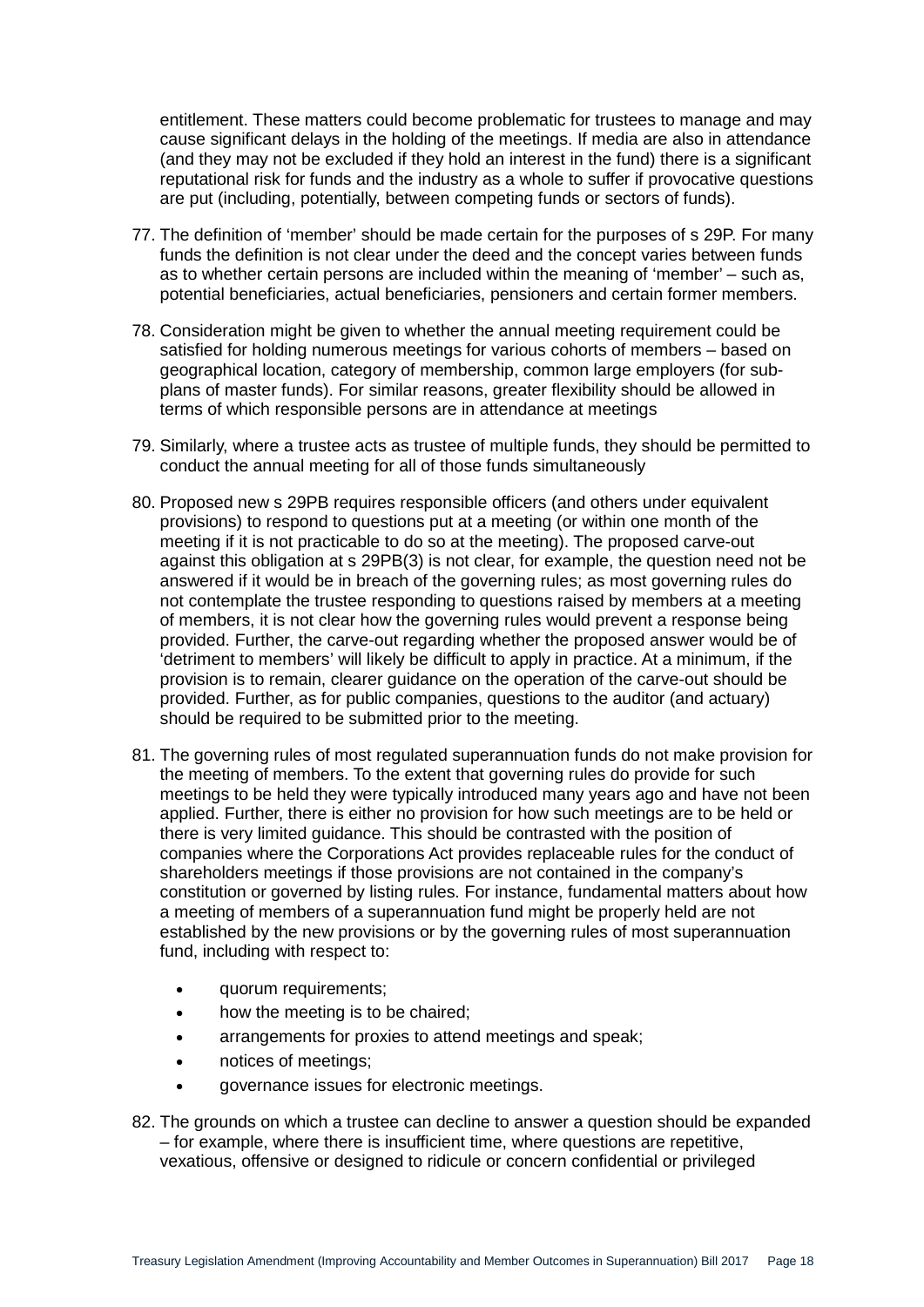matters (rather than relying on the exemption for questions which pose a detriment to members) or relate to persons other than the member asking the question.

- 83. If meetings are conducted electronically, it is possible that hundreds of thousands of questions could be submitted electronically by members in the case of large superannuation funds. It is not reasonably practicable for trustees to reply to every question that is submitted in these circumstances.
- 84. The Committee encourages consultation on the costs of conducting annual member meetings, including the costs of disseminating meeting materials in the case of funds which do not currently communicate with their members electronically. While most modern trust deeds would allow trustees to recoup these costs from the assets of the fund, old trust deeds which specify the categories of costs which can be expensed to the fund may not allow this. A statutory right of cost recovery should be created.
- 85. In this regard, we note that annual member meetings are perhaps more likely to be attended by engaged members, which are perhaps more likely to be members of non-*MySuper* products. Where that is the case, this could pose some challenging issues in connection with the fee charging rules for *MySuper* products which require costs to be fairly apportioned between members.

### <span id="page-18-0"></span>Reporting standards

#### **Summary points:**

- The Committee is uncertain about the need for or benefits arising from a requirement to hold annual member meetings because superannuation fund members already have very clear existing rights to make enquiries and request information.
- The reference to 'another entity' in proposed s 13(4D) should be clarified as to whether it is intended to be a reference only to an entity which is a 'financial sector entity' covered by the *Financial Sector (Collection of Data) Act 2001* (Cth), or any entity more broadly.
- Proposed s 13(4D) would capture an extremely broad range of transactions, and require disclosure of information which at present may be considered commercially confidential.
- Compliance costs will be difficult to justify by reference to the stated regulatory outcomes which are sought to be achieved by the new reporting standards.
- 86. The Committee has a number of concerns about the proposed new reporting standards provision in section 13(4D) and what might be termed the 'contract deeming provision' in s 13(4E) of the *Financial Sector (Collection of Data) Act 2001* (**FSCD Act**).

**Meaning of 'another entity'**

87. As a preliminary matter, the Committee notes that the new reporting standards provision allows APRA to issue reporting standards that require information to be provided in relation to the giving of money, consideration or other benefits out of the assets of an RSE to 'another entity'. It is not clear whether the reference to 'another entity' in the sub-section is intended to be a reference only to 'another entity' which is an entity covered by the FSCD Act (that is, a 'financial sector entity' under s 5) or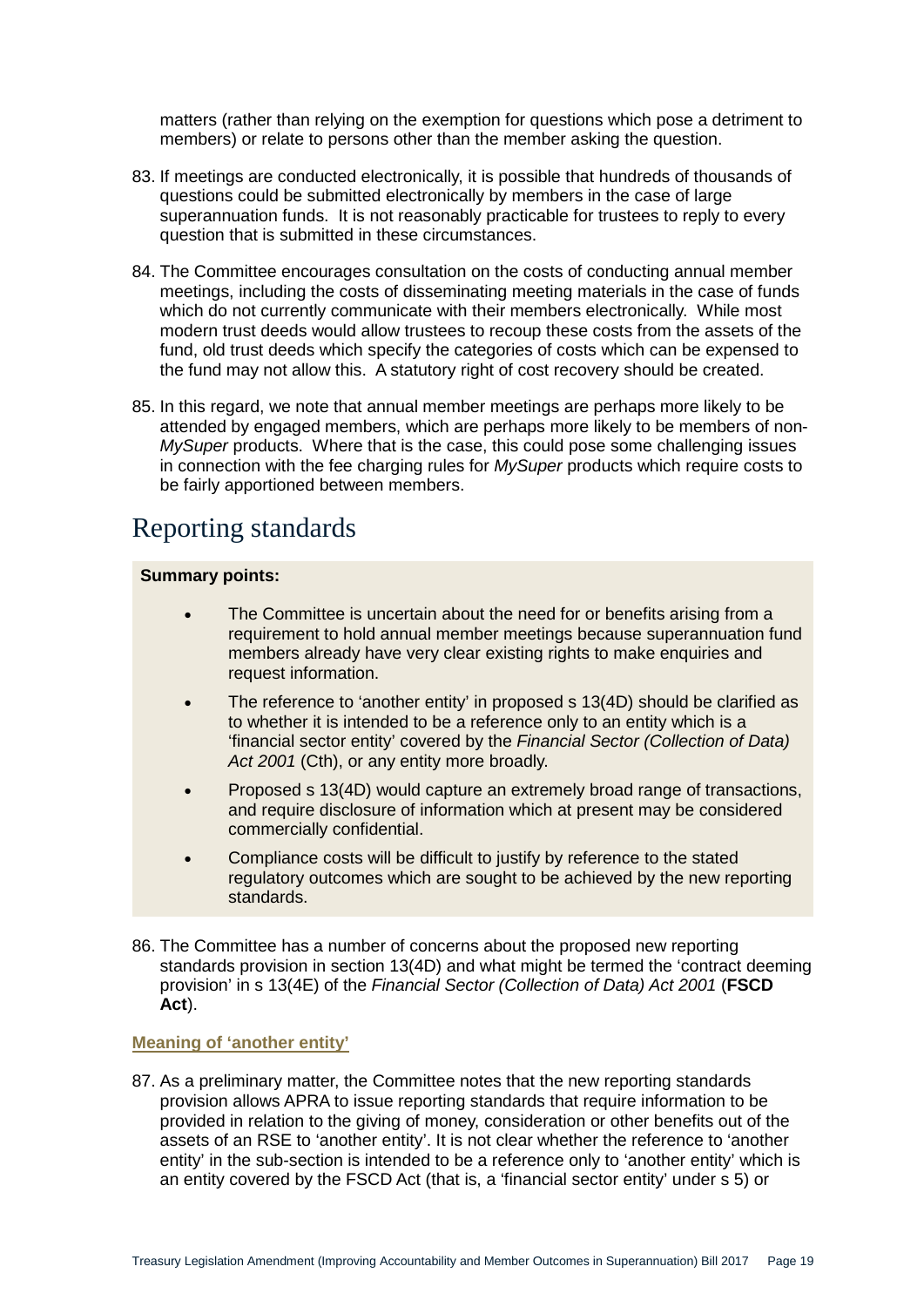whether 'another entity' is intended to have a broader operation, so as to include 'entities' which are not covered by the FSCD Act. This should be clarified.

**New reporting standards would capture an extremely broad range of transactions**

- 88. The new reporting standards provision has an extremely broad scope, having regard to the wide variety of different types of payments which can be made *'out of the assets of a registrable superannuation entity' to 'another entity'* as part of an RSE licensee's operation and management of an RSE.
- 89. For example, RSE licensees could be required to report to APRA information in relation to:
	- fees paid by an RSE license to an administrator:
	- fees paid by the RSE licensee to professional advisers (such as actuaries, accountants and law firms);
	- ex-gratia payments made to members to resolve disputes and settlements paid to plaintiffs in legal proceedings; and
	- remuneration paid to employees of the RSE licensee.
- 90. Under proposed s 13(4D), the information required to be reported to APRA in relation to these and other such payments is proposed to include information about:
	- the details of the entity to which the payment is made;
	- the purpose of the payment; and
	- the way in which the payment is used by the recipient (and any other entity with which the recipient 'deals').
- 91. The Committee queries whether this proposal is an over-reach of the law. It is unclear what the present regulatory or legal deficit is which requires remedy through the proposed new provision. It is not clear whether there would be any other entities regulated by APRA (or indeed by any other regulator) where such a deep and broad power exists so as to compel the routine production of information about money or consideration paid or benefits provided to another entity in the normal course of management and operations of the entity.

**Compliance costs are difficult to justify by reference to stated regulatory outcome sought to be achieved by new reporting standards**

- 92. It is unclear how the provision of the required information to APRA in relation to such a broad range of transactions is necessary to enable APRA to satisfy its mandate or 'mission statement'. [5](#page-19-0) For example:
	- How would reporting the required information (which includes information about how money is used by an entity who receives it out of the assets of an RSE) in relation to an ex-gratia payment from the assets of an RSE to an RSE member to resolve a dispute with the member assist APRA to fulfil its mandate or mission?

<span id="page-19-0"></span> <sup>5</sup> APRA's mission statement is to 'establish and enforce prudential standards and practices designed to ensure that, under all reasonable circumstances, financial promises made by institutions we supervise are met within a stable, efficient and competitive financial system.'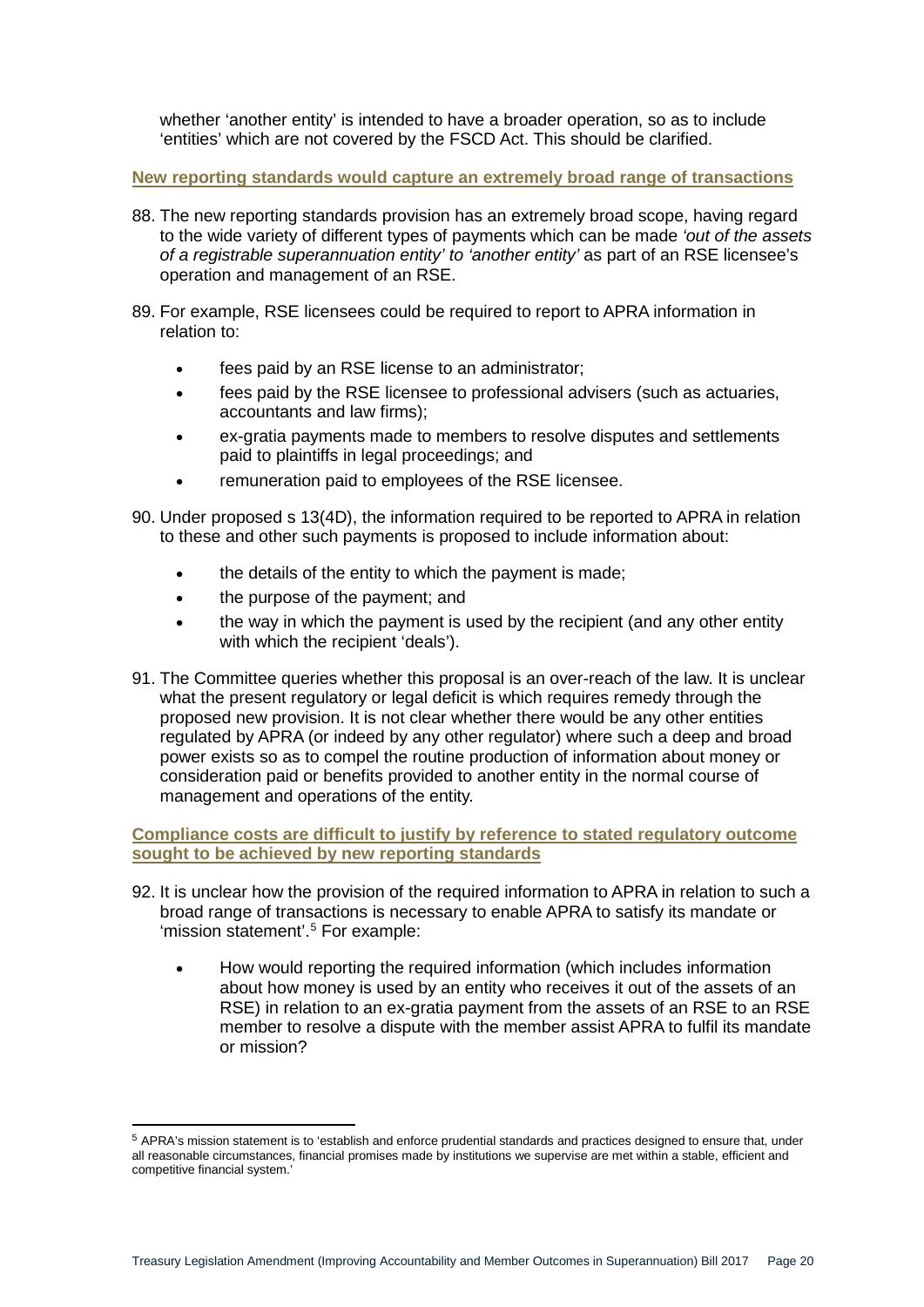- Likewise, how would reporting information about the payment from the assets of an RSE of a service fee to a law firm engaged by the RSE licensee assist APRA to fulfil its mandate or mission?
- How would APRA be in a position to assess whether such payments are 'in line with the RSE licensee's obligations under the SIS Act, including the obligation to act in the best interests of beneficiaries?'[6](#page-20-0)
- 93. It is the Committee's view that the significant time and resources that would be required, and compliance costs that would be incurred, by RSE licensees to comply with new reporting standards issued under the New Reporting Standard Provision are difficult to justify by reference to the stated regulatory outcome of enabling APRA to 'understand the full picture of how RSEs are using member contributions' and 'consider whether expenses of individual RSEs are in line with the RSE licensee's obligations under the SIS Act' (as per the Exposure Draft Explanatory Memorandum), having regard to APRA's purpose and mandate.
- 94. RSE licensees are already subject to very significant regulatory oversight, including by APRA. The additional regulatory burden which would result from the proposed additional reporting requirements under the new reporting standards provision may have adverse effects on competition in the superannuation industry by increasing the existing barriers to entry, and may even stifle innovation or distort the market. Under section 8(2) of the *Australian Prudential Regulation Authority Act 1998* (Cth), APRA must, in performing and exercising its functions and powers, balance the objectives of financial safety and efficiency, competition, contestability and competitive neutrality.
- 95. The new reporting standards provision would also apply indirectly to entities which are not regulated by APRA due to the operation of the contract deeming provision. Again, there are a wide variety of entities which contract with RSE licensees as part of an RSE licensee's management and operation of an RSE, including entities not regulated by APRA, such as administration companies and natural persons. The required information to be provided to APRA in relation to any money, consideration or other benefit given out of the assets of an RSE includes information about the way the money, consideration or benefit is used by the recipient entity. This is a significant intrusion into the private affairs of such entities and, again, it is difficult to justify this by reference to APRA's stated regulatory outcomes.
- 96. Further, APRA already has significant powers to compel an RSE licensee to furnish it with information under the monitoring and investigation provisions under Part 25 of the SIS Act. It is not clear whether there is a pressing need or public concern about how RSE licensees are 'using member contributions' (paragraph 8.8 of the Exposure Draft Explanatory Memorandum) which would warrant the reporting obligations which could be issued under the new reporting standards provision, which would apply to *all* RSE licensees.

#### **Confidentiality**

97. Many of the payments made out of the assets of an RSE would be made in circumstances where the information in relation to the payment would be considered to be confidential as between the parties. Often the payment will be made under an agreement which contains an express confidentiality clause (although such clauses

<span id="page-20-0"></span><sup>&</sup>lt;sup>6</sup> The Explanatory Memorandum to the Exposure Draft Bill (at paragraph 8.8) states that the Required Information in relation to payments made out of RSE assets will 'enable APRA to understand the full picture of how RSEs are using member contributions and will enable APRA to consider whether expenses of individual RSEs are in line with the RSE licensee's obligations under the SIS Act, including the obligation to act in the best interests of beneficiaries as per paragraph 52(2)(c).'